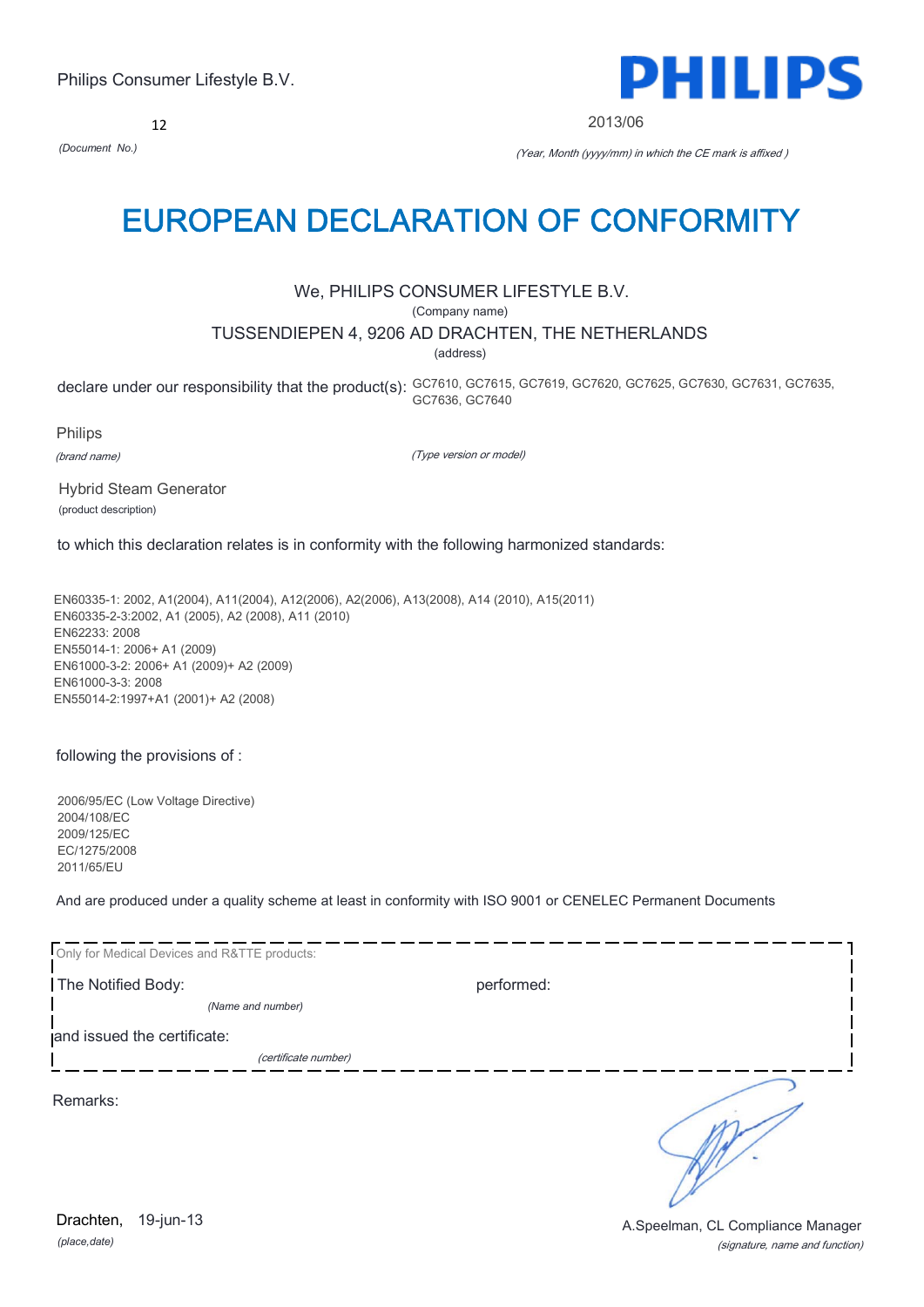12



#### 2013/06

*(Document No. /Bericht Nr. )* (Year, Month (yyyy/mm) in which the CE mark is affixed /Jahr der CE Zeichenerteilung )

# EUROPEAN DECLARATION OF CONFORMITY

(EG - Konformitätserklärung)

# We, PHILIPS CONSUMER LIFESTYLE B.V.

(Company name / Name)

#### TUSSENDIEPEN 4, 9206 AD DRACHTEN, THE NETHERLANDS

(address / Anschrift)

erklären als Verantwortliche, daß folgende(s) elektrische(n) Produkt(e)

declare under our responsibility that the product(s) GC7610, GC7615, GC7619, GC7620, GC7625, GC7630, GC7631, GC7635, GC7636, GC7640

Philips

(brand name, Markenname)

(Type version or model, Typenbezeichnung oder Modell )

Hybrid Steam Generator (product description, Produktbezeichnung)

to which this declaration relates is in conformity with the following harmonized standards: (auf die sich diese Konformitätserklärung bezieht, allen nachstehenden hamonisierten Normen entspricht.)

EN60335-1: 2002, A1(2004), A11(2004), A12(2006), A2(2006), A13(2008), A14 (2010), A15(2011) EN60335-2-3:2002, A1 (2005), A2 (2008), A11 (2010) EN62233: 2008 EN55014-1: 2006+ A1 (2009) EN61000-3-2: 2006+ A1 (2009)+ A2 (2009) EN61000-3-3: 2008 EN55014-2:1997+A1 (2001)+ A2 (2008)

# following the provisions of :

(Entsprechend den Bestimmungen der)

2006/95/EC (Low Voltage Directive) 2004/108/EC 2009/125/EC EC/1275/2008 2011/65/EU

And are produced under a quality scheme at least in conformity with ISO 9001 or CENELEC Permanent Documents (und die gemäß eines Qualitätsystems produziert werden, dass mindestens der ISO 9001 oder CENELEC Permanent Documents entspricht)

| Only for Medical Devices and R&TTE products: |                                         |              |                                                             |
|----------------------------------------------|-----------------------------------------|--------------|-------------------------------------------------------------|
| The Notified Body:                           |                                         | performed:   |                                                             |
| (benannte Stelle)                            | (Name and number/ Name und Kennnummer)  | (ausgeführt) | (description of intervention / Beschreibung des Verfahrens) |
| and issued the certificate:                  |                                         |              |                                                             |
| (und stellen das Zertifikat)                 | (certificate number / Zertifikatnummer) |              |                                                             |
| Remarks:                                     |                                         |              |                                                             |

*(place,date / Ort, Datum )* Drachten, 19-jun-13

(signature, name and function / Unterschrift, Name und Funktion des Unterzeichners ) A.Speelman, CL Compliance Manager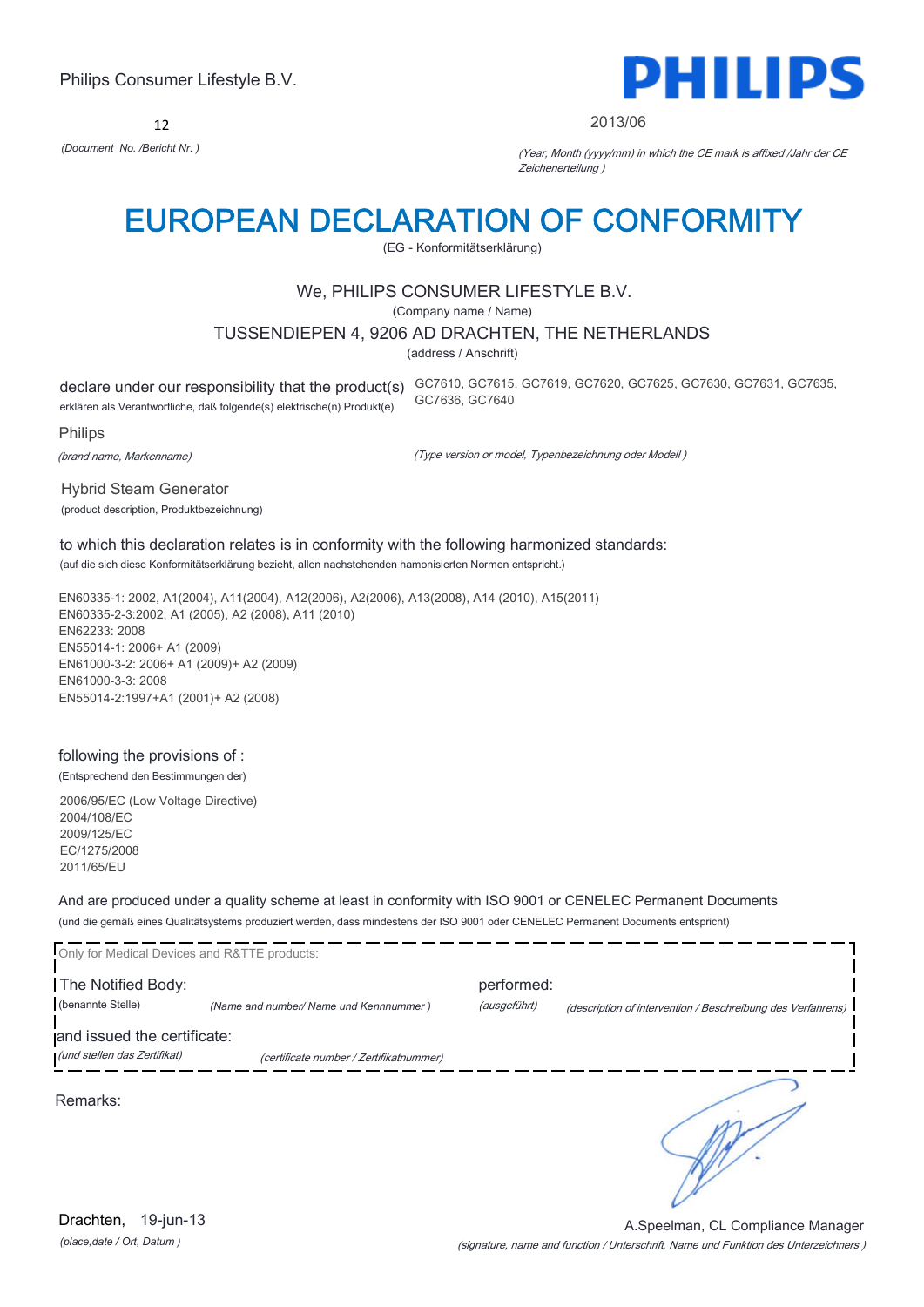12



#### 2013/06

*(Document No. / Numéro du document)* (Year, Month (yyyy/mm) in which the CE mark is affixed / Année/mois (aaaa/mm) au cours de laquelle le marquage CE a été apposé)

# EUROPEAN DECLARATION OF CONFORMITY

(DECLARATION DE CONFORMITE CE)

### We, PHILIPS CONSUMER LIFESTYLE B.V.

(Company name / Nom de l'entreprise)

#### TUSSENDIEPEN 4, 9206 AD DRACHTEN, THE NETHERLANDS

(address / adresse)

(déclarons sous notre propre responsabilité que le(s) produit(s))

declare under our responsibility that the product(s) GC7610, GC7615, GC7619, GC7620, GC7625, GC7630, GC7631, GC7635, GC7636, GC7640

Philips

(brand name, nom de la marque)

(Type version or model, référence ou modèle)

Hybrid Steam Generator (product description, description du produit)

to which this declaration relates is in conformity with the following harmonized standards: (auquel cette déclaration se rapporte, est conforme aux normes harmonisées suivantes)

EN60335-1: 2002, A1(2004), A11(2004), A12(2006), A2(2006), A13(2008), A14 (2010), A15(2011) EN60335-2-3:2002, A1 (2005), A2 (2008), A11 (2010) EN62233: 2008 EN55014-1: 2006+ A1 (2009) EN61000-3-2: 2006+ A1 (2009)+ A2 (2009) EN61000-3-3: 2008 EN55014-2:1997+A1 (2001)+ A2 (2008)

#### following the provisions of :

(conformément aux exigences essentielles et autres dispositions pertinentes de:)

2006/95/EC (Low Voltage Directive) 2004/108/EC 2009/125/EC EC/1275/2008 2011/65/EU

And are produced under a quality scheme at least in conformity with ISO 9001 or CENELEC Permanent Documents (Et sont fabriqués conformément à une qualité au moins conforme à la norme ISO 9001 ou aux Documents Permanents CENELEC)

| Only for Medical Devices and R&TTE products:                |                                             |                            |                                                              |
|-------------------------------------------------------------|---------------------------------------------|----------------------------|--------------------------------------------------------------|
| The Notified Body:<br>(L'Organisme Notifié)                 | (Name and number/ nom et numéro)            | performed:<br>(a effectué) | (description of intervention / description de 'intervention) |
| and issued the certificate:<br>(et a délivré le certificat) | (certificate number / numéro du certificat) |                            |                                                              |
| Remarks:                                                    |                                             |                            |                                                              |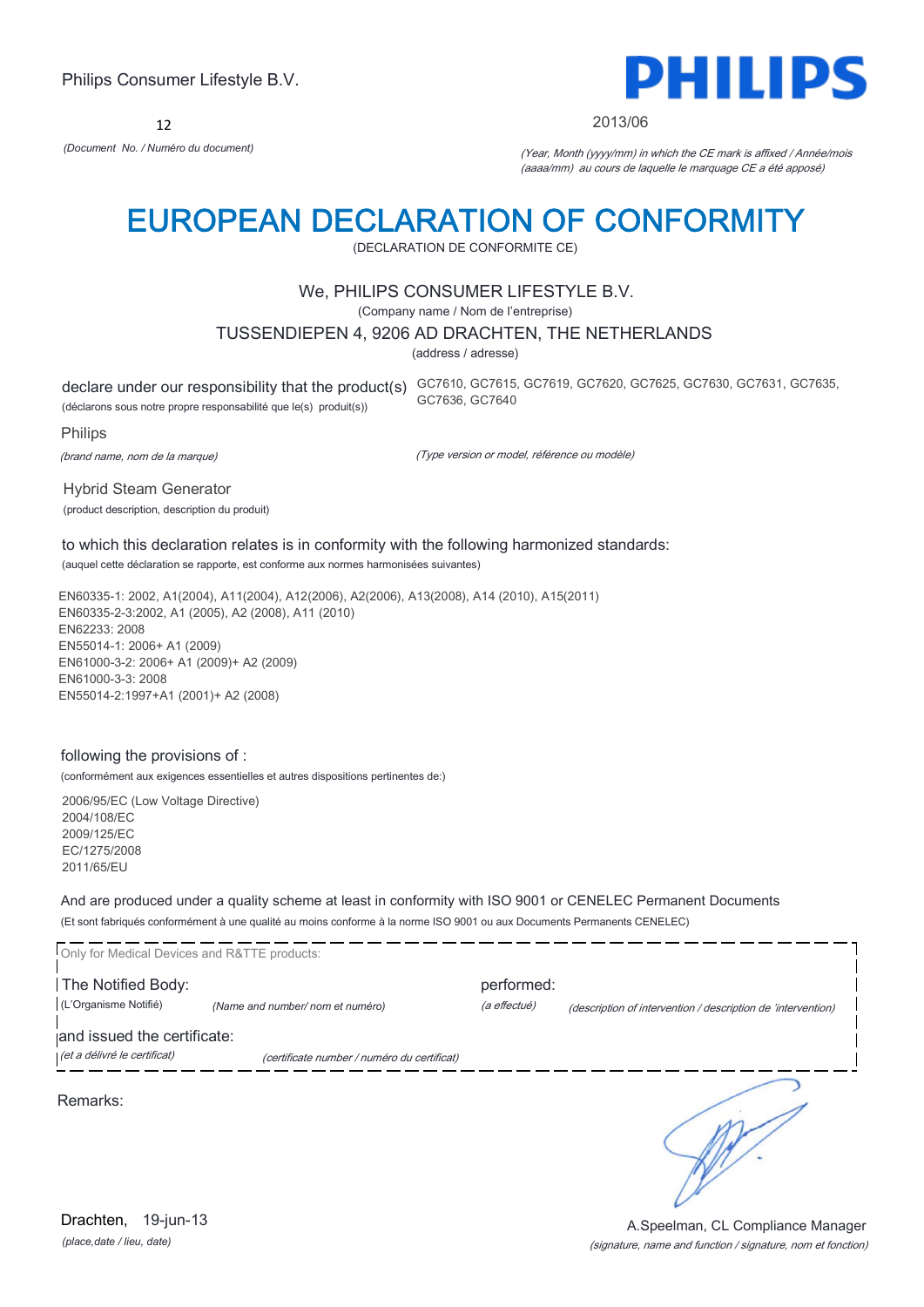12



#### 2013/06

*(Document No. / Documentnummer)* (Year, Month (yyyy/mm) in which the CE mark is affixed / Jaar, maand waarin de CE markering is uitgegeven)

# EUROPEAN DECLARATION OF CONFORMITY

(Europeese Conformiteitsverklaring)

### We, PHILIPS CONSUMER LIFESTYLE B.V.

(Company name / Bedrijfsnaam)

#### TUSSENDIEPEN 4, 9206 AD DRACHTEN, THE NETHERLANDS

(address / adres)

(verklaren dat onder onze verantwoordelijkheid de product(en))

declare under our responsibility that the product(s) GC7610, GC7615, GC7619, GC7620, GC7625, GC7630, GC7631, GC7635, GC7636, GC7640

Philips

(brand name, merknaam)

(Type version or model, typenummer of model)

Hybrid Steam Generator (product description, productbeschrijving)

to which this declaration relates is in conformity with the following harmonized standards: (waar deze verklaring betrekking op heeft voldoen aan de volgende geharmoniseerde standaarden)

EN60335-1: 2002, A1(2004), A11(2004), A12(2006), A2(2006), A13(2008), A14 (2010), A15(2011) EN60335-2-3:2002, A1 (2005), A2 (2008), A11 (2010) EN62233: 2008 EN55014-1: 2006+ A1 (2009) EN61000-3-2: 2006+ A1 (2009)+ A2 (2009) EN61000-3-3: 2008 EN55014-2:1997+A1 (2001)+ A2 (2008)

### following the provisions of :

(volgens de voorwaarden van:)

2006/95/EC (Low Voltage Directive) 2004/108/EC 2009/125/EC EC/1275/2008 2011/65/EU

And are produced under a quality scheme at least in conformity with ISO 9001 or CENELEC Permanent Documents (En worden geproduceerd volgens een kwaliteitsprogramma wat minimaal overeenkomt met ISO9001 of de CENELEC permanente documenten)

Only for Medical Devices and R&TTE products: The Notified Body: performed: (Notified Body) *(Name and number/ Naam en nummer)* (heeft uitgevoerd) (description of intervention / uitgevoerd testprotocol) and issued the certificate:<br>(en heeft een certificaat uitgegeven) (certificate number / nummer van het certificaat)

Remarks:

٦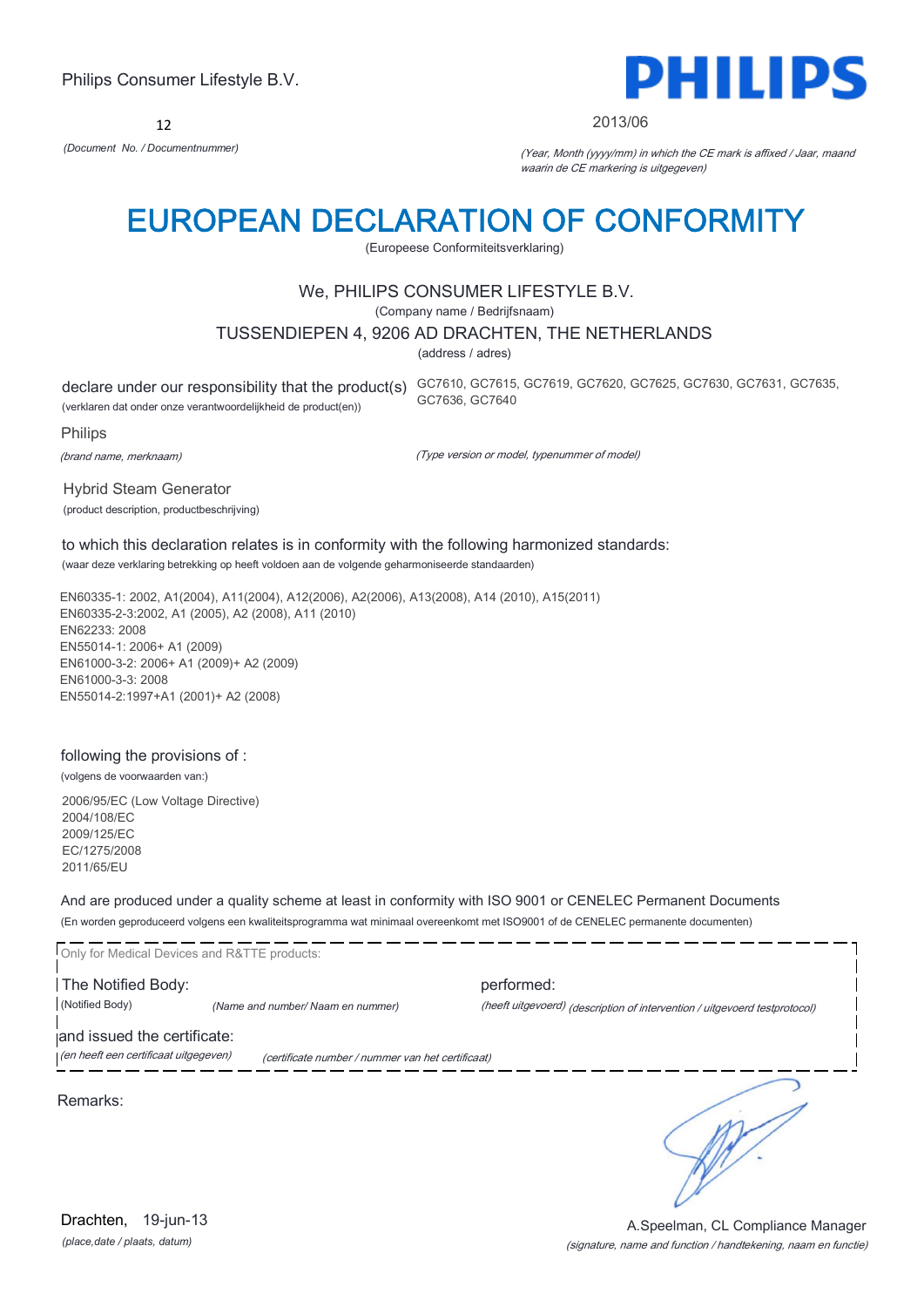12



#### 2013/06

*(Document No. / Číslo zprávy)* (Year, Month (yyyy/mm) in which the CE mark is affixed / Rok udělění známky CE)

# EUROPEAN DECLARATION OF CONFORMITY

(Prohlášení o shodě v EU)

### We, PHILIPS CONSUMER LIFESTYLE B.V.

(Company name / Jméno)

#### TUSSENDIEPEN 4, 9206 AD DRACHTEN, THE NETHERLANDS

(address / adresa)

(Prohlašujeme na svou odpovědnost, že elektrický výrobek)

declare under our responsibility that the product(s) GC7610, GC7615, GC7619, GC7620, GC7625, GC7630, GC7631, GC7635, GC7636, GC7640

Philips

(brand name, značka)

(Type version or model, Typ verze nebo model)

Hybrid Steam Generator (product description, popis výrobku)

to which this declaration relates is in conformity with the following harmonized standards: (na nějž se toto prohlášení vztahuje, je ve shodě s následujícími harmonizovanými normami:)

EN60335-1: 2002, A1(2004), A11(2004), A12(2006), A2(2006), A13(2008), A14 (2010), A15(2011) EN60335-2-3:2002, A1 (2005), A2 (2008), A11 (2010) EN62233: 2008 EN55014-1: 2006+ A1 (2009) EN61000-3-2: 2006+ A1 (2009)+ A2 (2009) EN61000-3-3: 2008 EN55014-2:1997+A1 (2001)+ A2 (2008)

### following the provisions of :

(Následovaných ustanoveními Směrnic:)

2006/95/EC (Low Voltage Directive) 2004/108/EC 2009/125/EC EC/1275/2008 2011/65/EU

And are produced under a quality scheme at least in conformity with ISO 9001 or CENELEC Permanent Documents (A jsou vyráběny v systému řízení kvality minimálně ve shodě s ISO 9001 nebo)

| Only for Medical Devices and R&TTE products: |                                          |            |                                               |
|----------------------------------------------|------------------------------------------|------------|-----------------------------------------------|
| The Notified Body:                           |                                          | performed: |                                               |
| (Kompetentní orgán)                          | (Name and number/Název a číslo)          | (provedl)  | (description of intervention / popis operace) |
| and issued the certificate:                  |                                          |            |                                               |
| (a vydal certifikát,)                        | (certificate number / číslo certifikátu) |            |                                               |
| Remarks:                                     |                                          |            |                                               |

*(place,date / místo, datum)* Drachten, 19-jun-13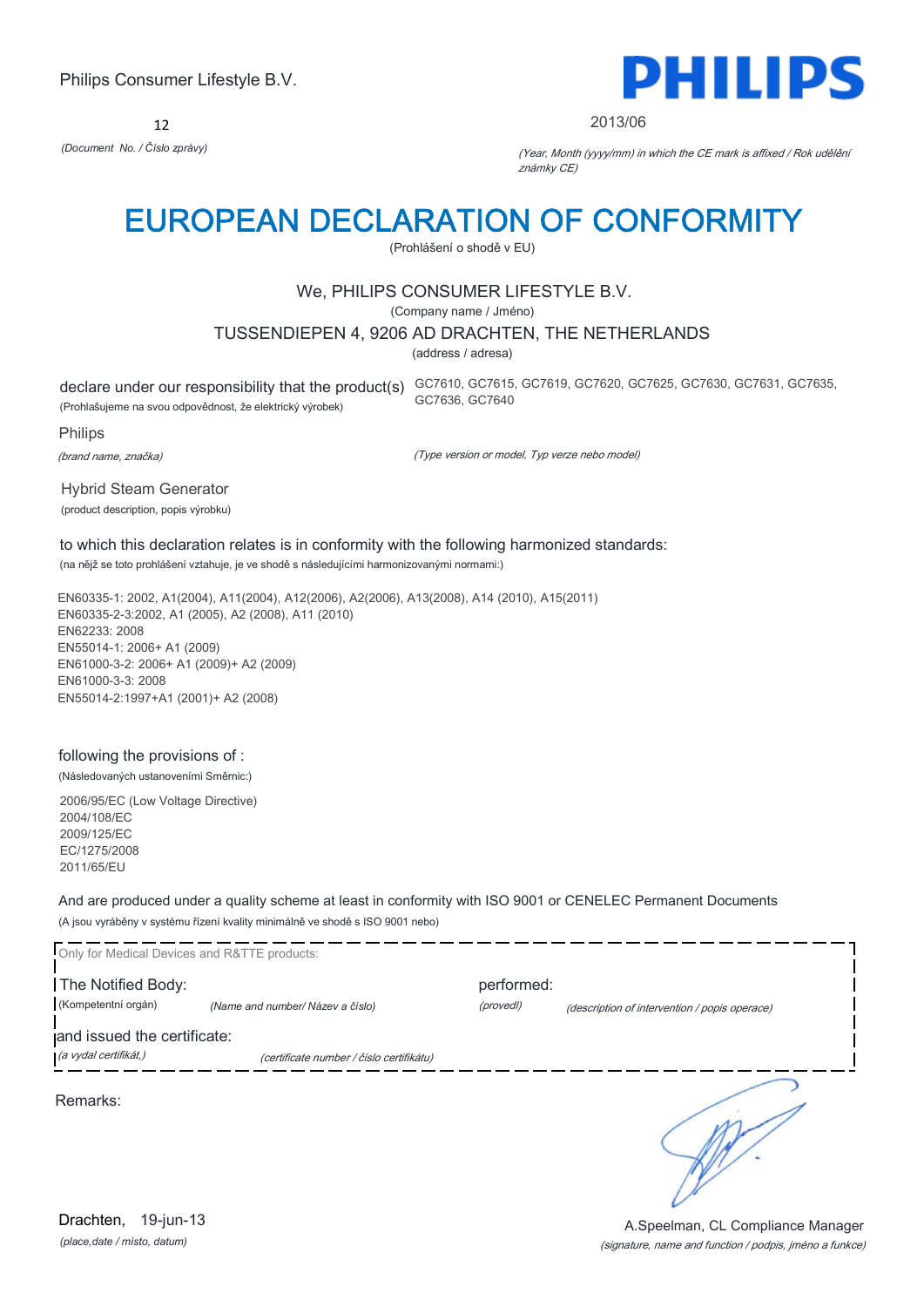12



#### 2013/06

*(Document No. / Rapportnummer)* (Year, Month (yyyy/mm) in which the CE mark is affixed / Årstal for påhæftning af CE-mærkningen)

# EUROPEAN DECLARATION OF CONFORMITY

(EU KONFORMITETSERKLÆRING)

### We, PHILIPS CONSUMER LIFESTYLE B.V.

(Company name / Virksomhedens navn)

#### TUSSENDIEPEN 4, 9206 AD DRACHTEN, THE NETHERLANDS

(address / adresse)

declare under our responsibility that the product(s) GC7610, GC7615, GC7619, GC7620, GC7625, GC7630, GC7631, GC7635, (Erklærer i henhold til vores ansvar, at de(t) elektriske produkt(er)) GC7636, GC7640

Philips

(brand name, navn på varemærke)

(Type version or model, type eller model)

Hybrid Steam Generator (product description, produktbeskrivelse)

to which this declaration relates is in conformity with the following harmonized standards: (til hvilke(t) denne erklæring relaterer sig, er i konformitet med følgende harmoniserede standarder)

EN60335-1: 2002, A1(2004), A11(2004), A12(2006), A2(2006), A13(2008), A14 (2010), A15(2011) EN60335-2-3:2002, A1 (2005), A2 (2008), A11 (2010) EN62233: 2008 EN55014-1: 2006+ A1 (2009) EN61000-3-2: 2006+ A1 (2009)+ A2 (2009) EN61000-3-3: 2008 EN55014-2:1997+A1 (2001)+ A2 (2008)

### following the provisions of :

(Opfylder de ufravigelige krav og øvrige forskrifter i)

2006/95/EC (Low Voltage Directive) 2004/108/EC 2009/125/EC EC/1275/2008 2011/65/EU

And are produced under a quality scheme at least in conformity with ISO 9001 or CENELEC Permanent Documents (Og er produceret i en kvalitet, der, som minimum, opfylder kravene i ISO 9001-standarden eller CENELEC's permanente dokumenter)

| Only for Medical Devices and R&TTE products:            |                                         |            |                                                                              |
|---------------------------------------------------------|-----------------------------------------|------------|------------------------------------------------------------------------------|
| The Notified Body:<br>(Det Notificerede Organ)          | (Name and number/ Navn og nummer)       | performed: | (har gennemført) (description of intervention / beskrivelse af intervention) |
| and issued the certificate:<br>(og udstedt erklæringen) | (certificate number / erklæringsnummer) |            |                                                                              |
|                                                         |                                         |            |                                                                              |

Remarks:

*(place,date / sted, dato)* Drachten, 19-jun-13

#### (signature, name and function / Signatur, navn og titel) A.Speelman, CL Compliance Manager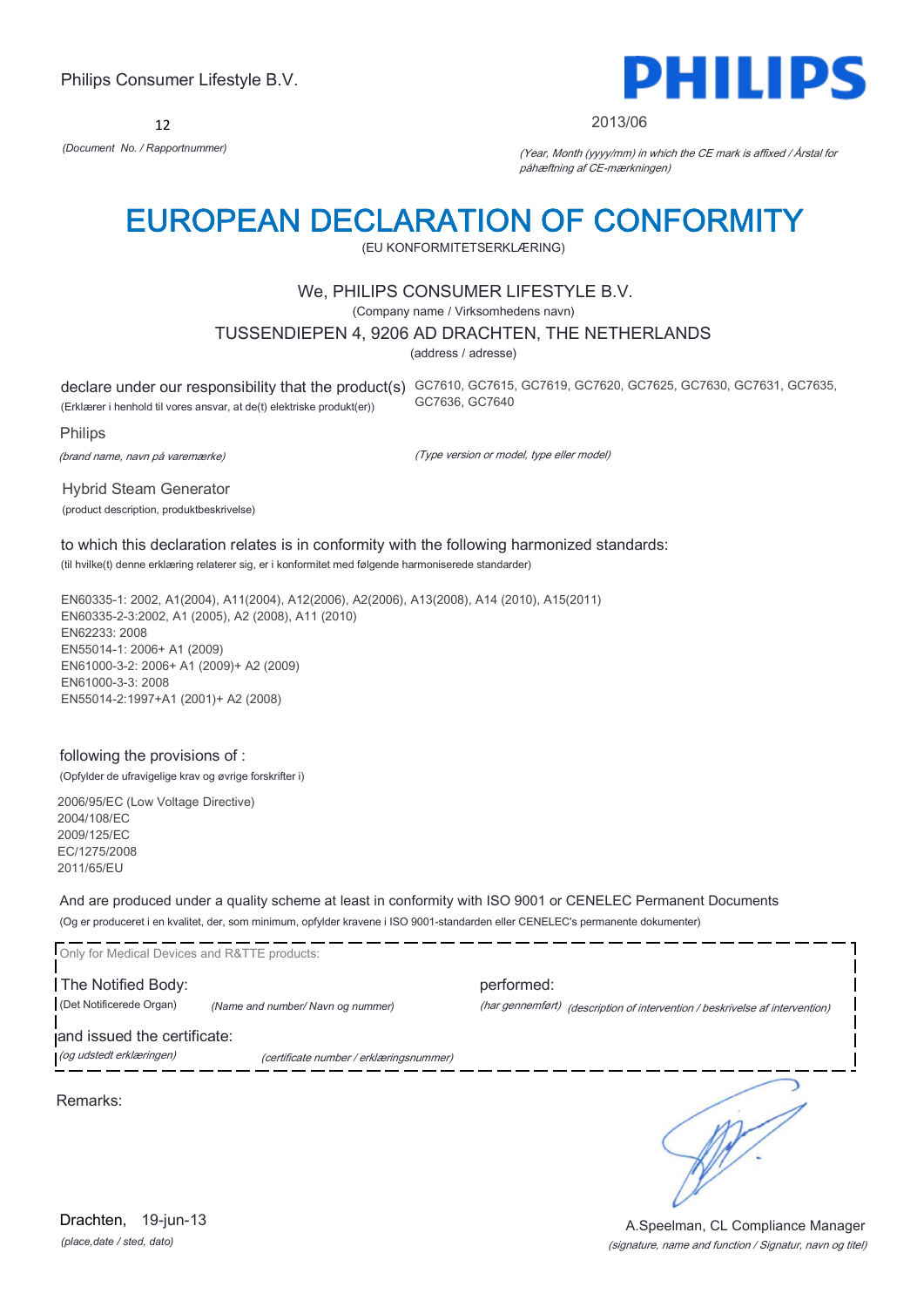12



#### 2013/06

*(Document No. / Documento nº.)* (Year, Month (yyyy/mm) in which the CE mark is affixed / Año en el que se incluye el marcado CE))

# EUROPEAN DECLARATION OF CONFORMITY

(EU DECLARACIÓN CE DE CONFORMIDAD)

### We, PHILIPS CONSUMER LIFESTYLE B.V.

(Company name / Nombre compaña )

#### TUSSENDIEPEN 4, 9206 AD DRACHTEN, THE NETHERLANDS

(address / dirección )

declare under our responsibility that the product(s): (Declaramos bajo nuestra propia responsabilidad que el (los) producto(s): GC7610, GC7615, GC7619, GC7620, GC7625, GC7630, GC7631, GC7635, GC7636, GC7640

Philips

(brand name, nombre de la marca)

(Type version or model, Referencia o modelo)

Hybrid Steam Generator (product description, descripción del producto )

to which this declaration relates is in conformity with the following harmonized standards: (Al que hace referencia esta declaración cumple con las siguientes normas armonizadas)

EN60335-1: 2002, A1(2004), A11(2004), A12(2006), A2(2006), A13(2008), A14 (2010), A15(2011) EN60335-2-3:2002, A1 (2005), A2 (2008), A11 (2010) EN62233: 2008 EN55014-1: 2006+ A1 (2009) EN61000-3-2: 2006+ A1 (2009)+ A2 (2009) EN61000-3-3: 2008 EN55014-2:1997+A1 (2001)+ A2 (2008)

### following the provisions of :

(Siguiendo las disposiciones relativas a:)

2006/95/EC (Low Voltage Directive) 2004/108/EC 2009/125/EC EC/1275/2008 2011/65/EU

And are produced under a quality scheme at least in conformity with ISO 9001 or CENELEC Permanent Documents (Y se fabrican conforme a una calidad al menos conforme a la norma ISO 9001 o a los Documentos Permanentes CENELEC)

| Only for Medical Devices and R&TTE products: |                                              |              |                                                                |
|----------------------------------------------|----------------------------------------------|--------------|----------------------------------------------------------------|
| The Notified Body:                           |                                              | performed:   |                                                                |
| (El organismo notificado)                    | (Name and number/Nombre y número)            | (realizador) | (description of intervention / descripción de la intervención) |
| and issued the certificate:                  |                                              |              |                                                                |
| (Y expidió el certificado)                   | (certificate number / número de certificado) |              |                                                                |
| Remarks:                                     |                                              |              |                                                                |

*(place,date / lugar, fecha)* Drachten, 19-jun-13

#### (signature, name and function / firma, nombre y cargo ) A.Speelman, CL Compliance Manager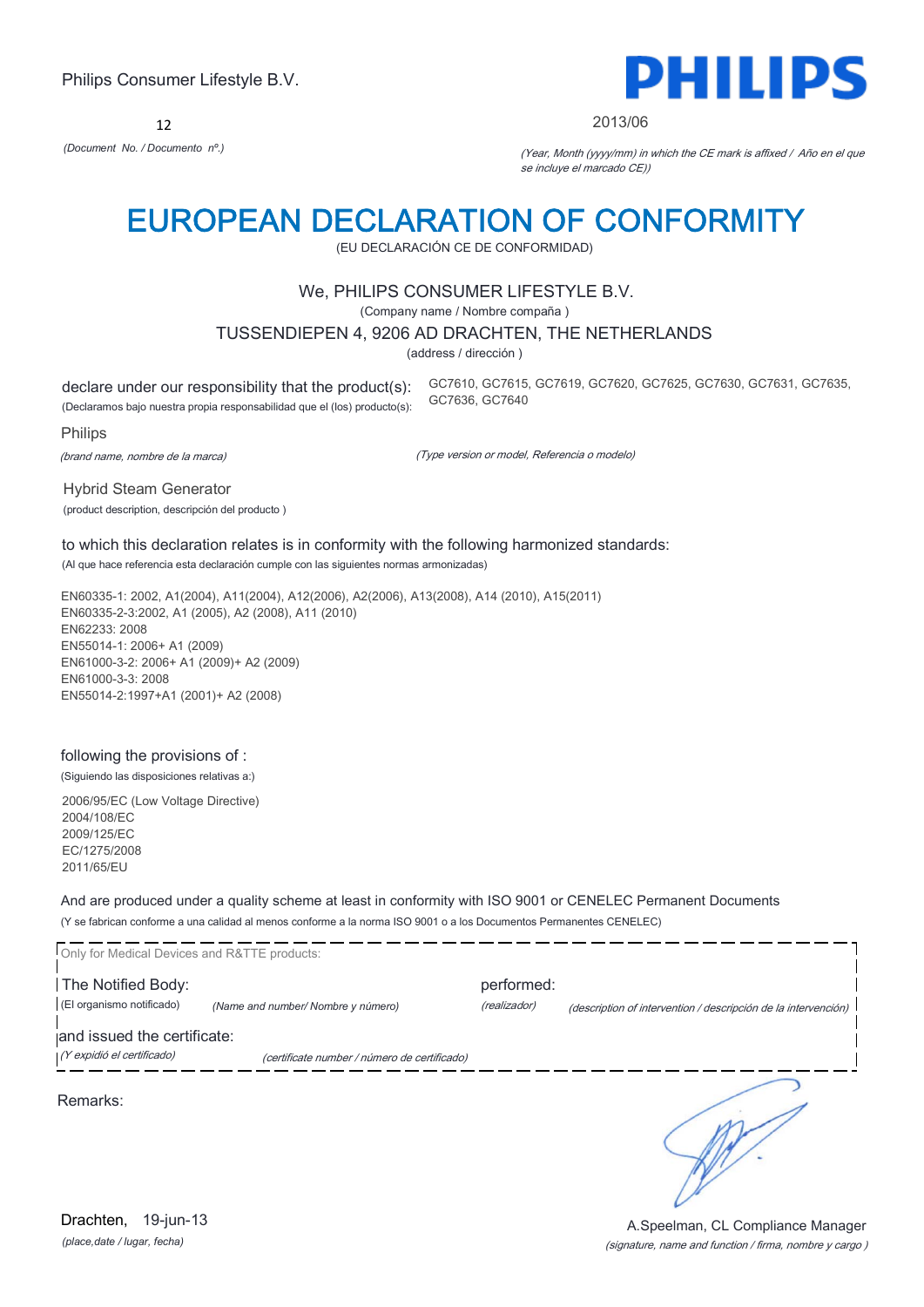12



#### 2013/06

*(Document No. / Raportti nr.)* (Year, Month (yyyy/mm) in which the CE mark is affixed / CE merkinnän myöntämisvuosi)

# EUROPEAN DECLARATION OF CONFORMITY

(Vaatimustenmukaisuusvakuutus)

# We, PHILIPS CONSUMER LIFESTYLE B.V.

(Company name / Nimi)

#### TUSSENDIEPEN 4, 9206 AD DRACHTEN, THE NETHERLANDS

(address / Osoite)

(Ilmoitus seuraavista vastuullamme olevista sähkötuotteista:)

declare under our responsibility that the product(s) GC7610, GC7615, GC7619, GC7620, GC7625, GC7630, GC7631, GC7635, GC7636, GC7640

Philips

(brand name, Brändinimi)

(Type version or model, Tyypi, versio tai malli)

Hybrid Steam Generator (product description, Tuotekuvaus)

to which this declaration relates is in conformity with the following harmonized standards: (Tämä vakuutus on yhdenmukainen seuraavien harmonisointistandardien kanssa)

EN60335-1: 2002, A1(2004), A11(2004), A12(2006), A2(2006), A13(2008), A14 (2010), A15(2011) EN60335-2-3:2002, A1 (2005), A2 (2008), A11 (2010) EN62233: 2008 EN55014-1: 2006+ A1 (2009) EN61000-3-2: 2006+ A1 (2009)+ A2 (2009) EN61000-3-3: 2008 EN55014-2:1997+A1 (2001)+ A2 (2008)

### following the provisions of :

(Seuraavien määräysten mukaisesti)

2006/95/EC (Low Voltage Directive) 2004/108/EC 2009/125/EC EC/1275/2008 2011/65/EU

And are produced under a quality scheme at least in conformity with ISO 9001 or CENELEC Permanent Documents (Ja on tuotettu seuraavien laatujärjestelmien mukaisesti : ISO 9001 ja CENELEC asiakirjat)

| Only for Medical Devices and R&TTE products: |                                             |               |                                                     |
|----------------------------------------------|---------------------------------------------|---------------|-----------------------------------------------------|
| The Notified Body:                           |                                             | performed:    |                                                     |
| (Ilmoitettu laitos)                          | (Name and number/ Nimi ja numero)           | (suoritetaan) | (description of intervention / toimenpiteen kuvaus) |
| and issued the certificate:                  |                                             |               |                                                     |
| (Todistuksen antaja)                         | (certificate number / Sertifikaatin numero) |               |                                                     |
| Remarks:                                     |                                             |               |                                                     |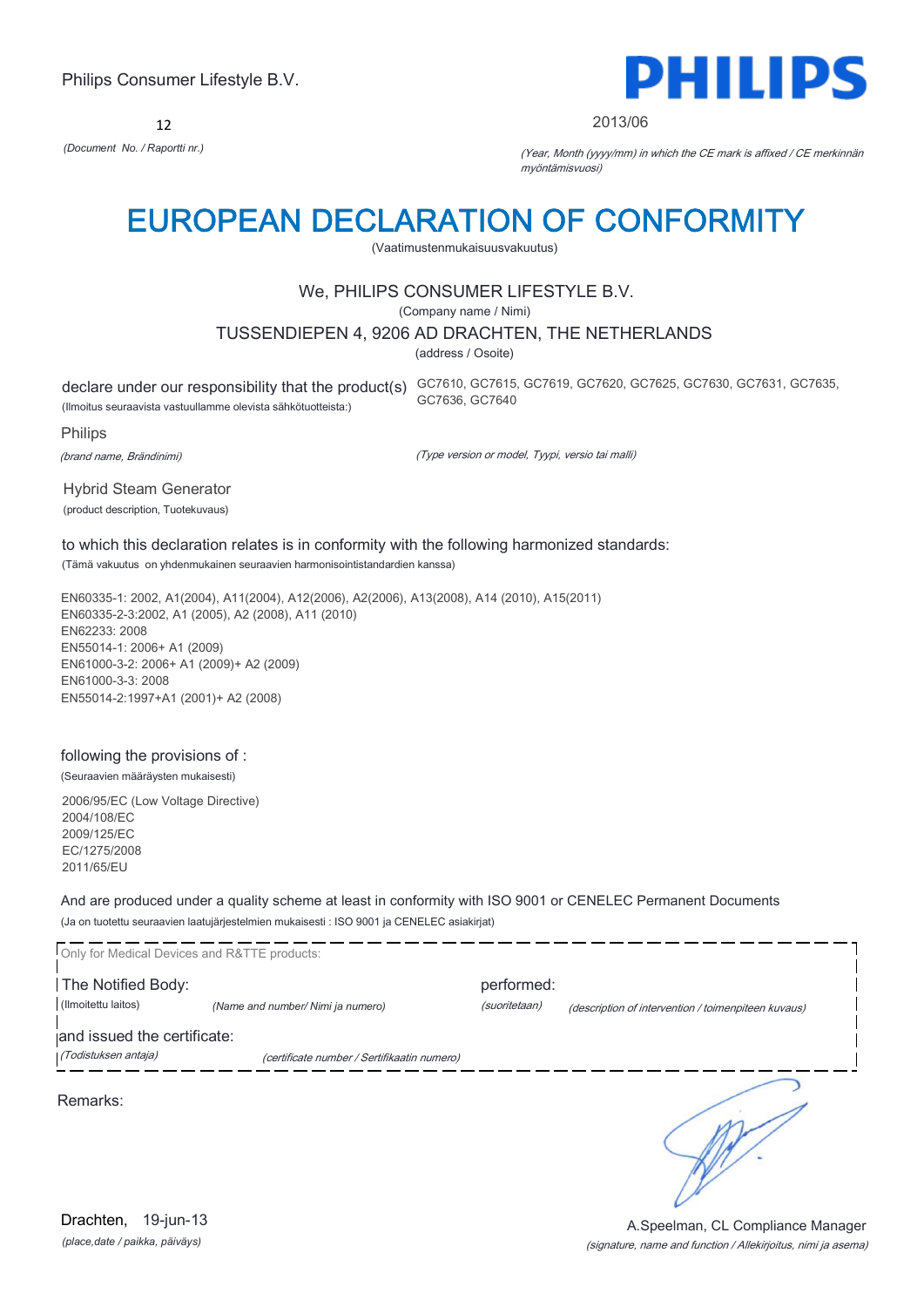12



#### 2013/06

*(Document No. / Jelentés száma)* (Year, Month (yyyy/mm) in which the CE mark is affixed / A CE jelzés feltüntetésének éve)

# EUROPEAN DECLARATION OF CONFORMITY

(EC MEGFELELŐSÉGI NYILATKOZAT)

### We, PHILIPS CONSUMER LIFESTYLE B.V.

(Company name / Név)

TUSSENDIEPEN 4, 9206 AD DRACHTEN, THE NETHERLANDS

(address / cím)

declare under our responsibility that the product(s) (Felelőssége tudatában nyilatkozik, hogy az alábbi elektronikai termék(ek)) GC7610, GC7615, GC7619, GC7620, GC7625, GC7630, GC7631, GC7635, GC7636, GC7640

Philips

(brand name, márkanév)

(Type version or model, Típusváltozat vagy modell)

Hybrid Steam Generator (product description, termék megnevezése)

to which this declaration relates is in conformity with the following harmonized standards: (Az ezen nyilatkozatban foglaltak szerint megfelel(nek) a következő harmonizált szabványoknak)

EN60335-1: 2002, A1(2004), A11(2004), A12(2006), A2(2006), A13(2008), A14 (2010), A15(2011) EN60335-2-3:2002, A1 (2005), A2 (2008), A11 (2010) EN62233: 2008 EN55014-1: 2006+ A1 (2009) EN61000-3-2: 2006+ A1 (2009)+ A2 (2009) EN61000-3-3: 2008 EN55014-2:1997+A1 (2001)+ A2 (2008)

# following the provisions of :

(Követve a következő ajánlásokat)

2006/95/EC (Low Voltage Directive) 2004/108/EC 2009/125/EC EC/1275/2008 2011/65/EU

And are produced under a quality scheme at least in conformity with ISO 9001 or CENELEC Permanent Documents (legalább az ISO 9001-nek megfelelően vagy)

Only for Medical Devices and R&TTE products: The Notified Body: performed: (Bejelentett testület) *(Name and number/ Név és szám)* (teljesítve) (description of intervention / intézkedés leírása) and issued the certificate: (és a kibocsátott tanúsítvány) (certificate number / tanúsítvány száma) ٦ Remarks: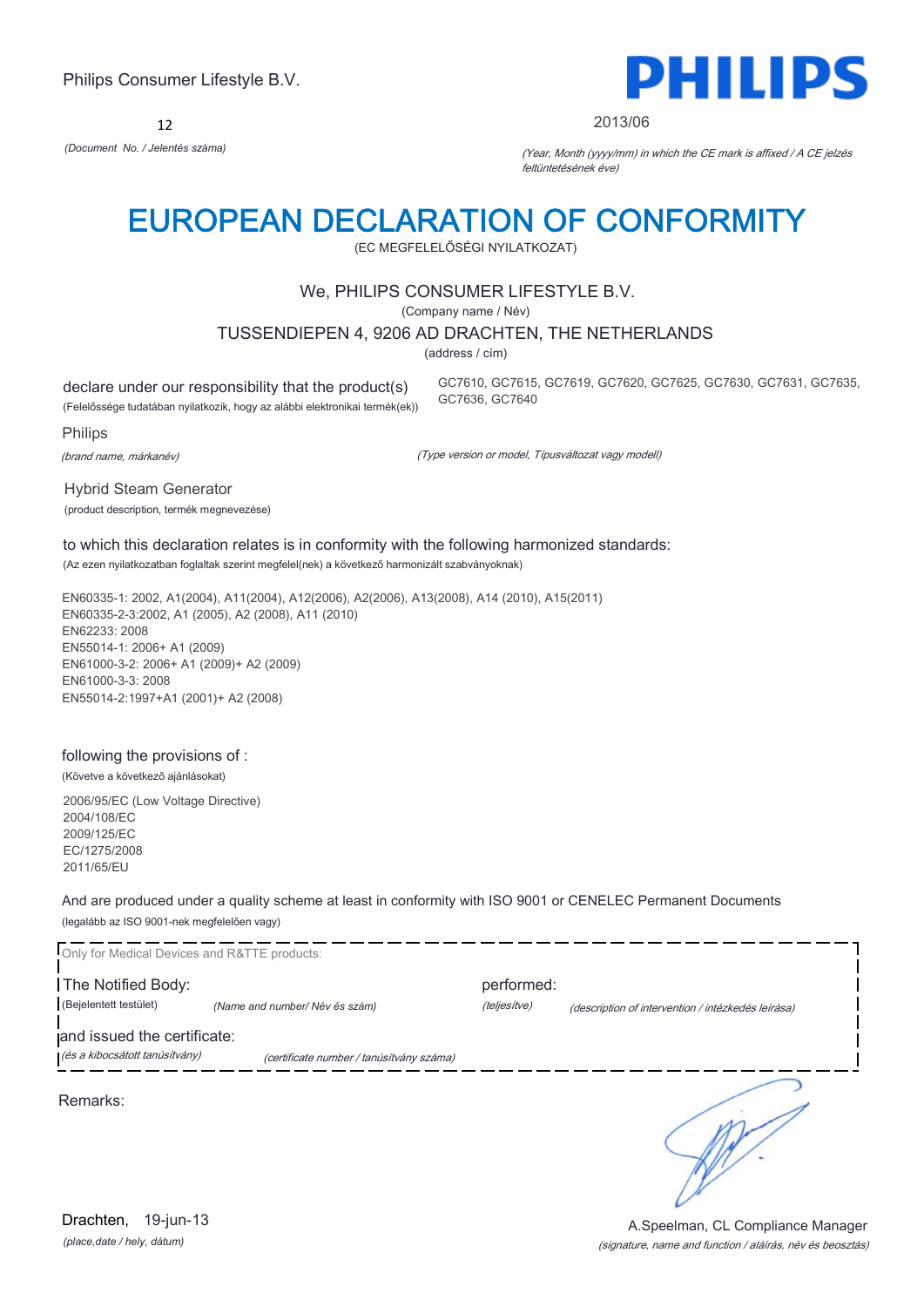12



#### 2013/06

*(Document No. / Report Numero )* (Year, Month (yyyy/mm) in which the CE mark is affixed / Anno di apposizione della marcatura CE)

# EUROPEAN DECLARATION OF CONFORMITY

(DICHIARAZIONE DI CONFORMITA' CE )

### We, PHILIPS CONSUMER LIFESTYLE B.V.

(Company name / denominazione sociale)

#### TUSSENDIEPEN 4, 9206 AD DRACHTEN, THE NETHERLANDS

(address / sede)

declare under our responsibility that the product(s): GC7610, GC7615, GC7619, GC7620, GC7625, GC7630, GC7631, GC7635, (dichiara sotto la propria responsabilità che il /i Prodotto /i elettrico/i) GC7636, GC7640

Philips

(brand name, marchio)

(Type version or model, modello o versione )

Hybrid Steam Generator (product description, descrizione del prodotto)

to which this declaration relates is in conformity with the following harmonized standards: (al quale la presente dichiarazione si riferisce è conforme alle seguenti norme tecniche armonizzate)

EN60335-1: 2002, A1(2004), A11(2004), A12(2006), A2(2006), A13(2008), A14 (2010), A15(2011) EN60335-2-3:2002, A1 (2005), A2 (2008), A11 (2010) EN62233: 2008 EN55014-1: 2006+ A1 (2009) EN61000-3-2: 2006+ A1 (2009)+ A2 (2009) EN61000-3-3: 2008 EN55014-2:1997+A1 (2001)+ A2 (2008)

# following the provisions of :

(secondo le disposizioni della )

2006/95/EC (Low Voltage Directive) 2004/108/EC 2009/125/EC EC/1275/2008 2011/65/EU

And are produced under a quality scheme at least in conformity with ISO 9001 or CENELEC Permanent Documents (e i processi produttivi seguono un sistema qualità conforme almeno alla norma ISO 9001 o ai documenti permanenti CENELEC)

| Only for Medical Devices and R&TTE products: |                                               |               |                                                             |
|----------------------------------------------|-----------------------------------------------|---------------|-------------------------------------------------------------|
| The Notified Body:                           |                                               | performed:    |                                                             |
| (L'ente certificatore notificato)            | (Name and number/ denominazione e numero)     | (ha eseguito) | (description of intervention / descrizione dell'intervento) |
| and issued the certificate:                  |                                               |               |                                                             |
| (ed emesso il certificato)                   | (certificate number / numero del certificato) |               |                                                             |
| Remarks:                                     |                                               |               |                                                             |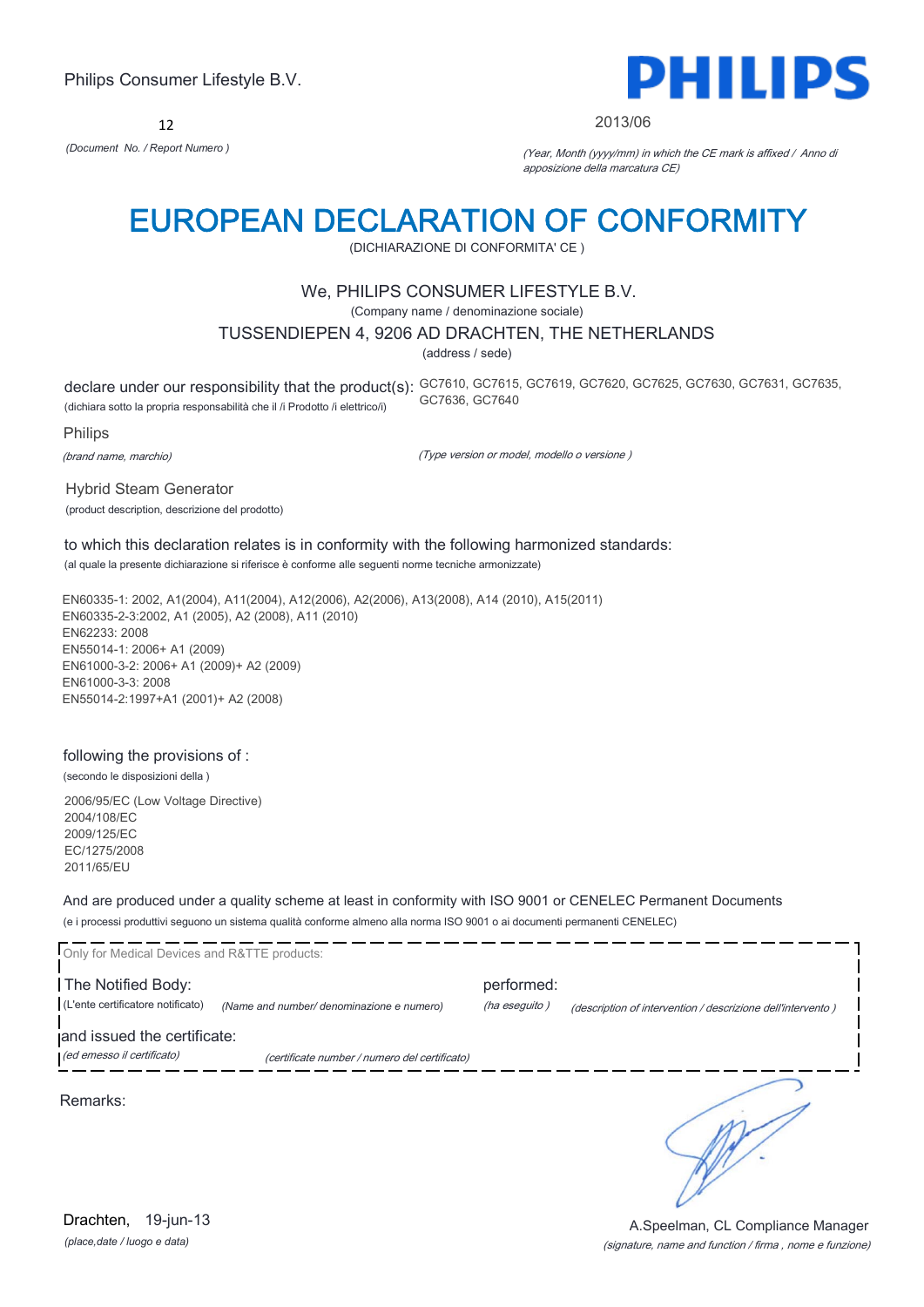12



#### 2013/06

*(Document No. / Pranešimo Nr.)* (Year, Month (yyyy/mm) in which the CE mark is affixed / Metai, kada CE patvirtino)

# EUROPEAN DECLARATION OF CONFORMITY

(EC ATITIKTIES DEKLARACIJA)

### We, PHILIPS CONSUMER LIFESTYLE B.V.

(Company name / Pavadinimas)

#### TUSSENDIEPEN 4, 9206 AD DRACHTEN, THE NETHERLANDS

(address / adresas)

declare under our responsibility that the product(s) GC7610, GC7615, GC7619, GC7620, GC7625, GC7630, GC7631, GC7635, (Deklaruojame, kad elektronikos gaminys (-iai):) GC7636, GC7640

#### Philips

(brand name, firmos ženklo pavadinimas )

(Type version or model, Tipas arba modelis)

Hybrid Steam Generator (product description, gaminio aprašymas)

to which this declaration relates is in conformity with the following harmonized standards: (Pagal šią deklaraciją atitinka toliau nurodytus standartus:)

EN60335-1: 2002, A1(2004), A11(2004), A12(2006), A2(2006), A13(2008), A14 (2010), A15(2011) EN60335-2-3:2002, A1 (2005), A2 (2008), A11 (2010) EN62233: 2008 EN55014-1: 2006+ A1 (2009) EN61000-3-2: 2006+ A1 (2009)+ A2 (2009) EN61000-3-3: 2008 EN55014-2:1997+A1 (2001)+ A2 (2008)

### following the provisions of :

(Atitinka tokias nuostatas:)

2006/95/EC (Low Voltage Directive) 2004/108/EC 2009/125/EC EC/1275/2008 2011/65/EU

And are produced under a quality scheme at least in conformity with ISO 9001 or CENELEC Permanent Documents (Pagaminta atitinkant visus kokybės reikalavimus pagal ISO 9001 ar CENELEC nuolatinius dokumentus)

| Only for Medical Devices and R&TTE products: |                                            |            |                                                         |
|----------------------------------------------|--------------------------------------------|------------|---------------------------------------------------------|
| The Notified Body:                           |                                            | performed: |                                                         |
| (Informuota istaiga)                         | (Name and number/ Pavadinimas ir numeris)  | (atlikta)  | (description of intervention / intervencijos aprašymas) |
| and issued the certificate:                  |                                            |            |                                                         |
| (Sertifikatas išleistas)                     | (certificate number / sertifikato numeris) |            |                                                         |
| Remarks:                                     |                                            |            |                                                         |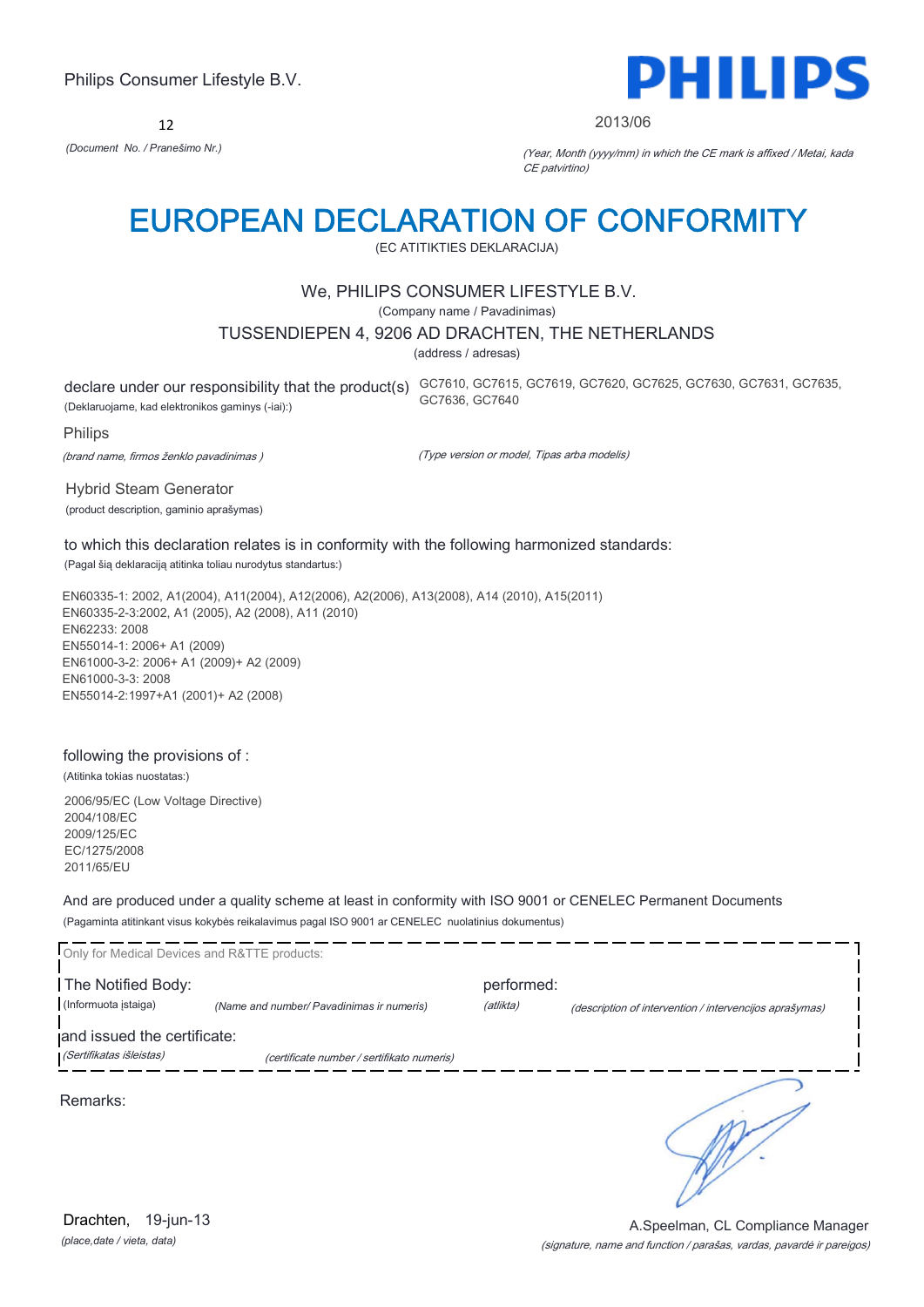12



#### 2013/06

*(Document No. / Ziņojums Nr)* (Year, Month (yyyy/mm) in which the CE mark is affixed / Gads kurā CE zīme ieviesta)

# EUROPEAN DECLARATION OF CONFORMITY

(EC deklarācija atbilstība)

### We, PHILIPS CONSUMER LIFESTYLE B.V.

(Company name / vārds)

#### TUSSENDIEPEN 4, 9206 AD DRACHTEN, THE NETHERLANDS

(address / adrese)

declare under our responsibility that the product(s) GC7610, GC7615, GC7619, GC7620, GC7625, GC7630, GC7631, GC7635, (deklarēt zem vai atbildība ka, elektronisks produkts) GC7636, GC7640

Philips

(brand name, fabrikas marka vārds)

(Type version or model, Tips, versija vai modelis)

Hybrid Steam Generator (product description, produkta apraksts)

to which this declaration relates is in conformity with the following harmonized standards: (Kam ši deklarācija atbilst ir apliecināt ar sekojošiem saskaņotiem standartiem)

EN60335-1: 2002, A1(2004), A11(2004), A12(2006), A2(2006), A13(2008), A14 (2010), A15(2011) EN60335-2-3:2002, A1 (2005), A2 (2008), A11 (2010) EN62233: 2008 EN55014-1: 2006+ A1 (2009) EN61000-3-2: 2006+ A1 (2009)+ A2 (2009) EN61000-3-3: 2008 EN55014-2:1997+A1 (2001)+ A2 (2008)

### following the provisions of :

(Sekojot noteikumiem)

2006/95/EC (Low Voltage Directive) 2004/108/EC 2009/125/EC EC/1275/2008 2011/65/EU

And are produced under a quality scheme at least in conformity with ISO 9001 or CENELEC Permanent Documents (Tiek ražots zem kvalitātes sistēma kas ir apstiprināta ar ISO 9001 vai CENELEC pastāvošiem dokumentiem )

| Only for Medical Devices and R&TTE products: |                                           |            |                                                        |
|----------------------------------------------|-------------------------------------------|------------|--------------------------------------------------------|
| The Notified Body:                           |                                           | performed: |                                                        |
| (Reģistrēta galvenā daļa)                    | (Name and number/ vārds un numurs)        | (paveikts) | (description of intervention / intervencijas apraksts) |
| and issued the certificate:                  |                                           |            |                                                        |
| (Un izveido sertifikātu)                     | (certificate number / sertifikāta numurs) |            |                                                        |
| Remarks:                                     |                                           |            |                                                        |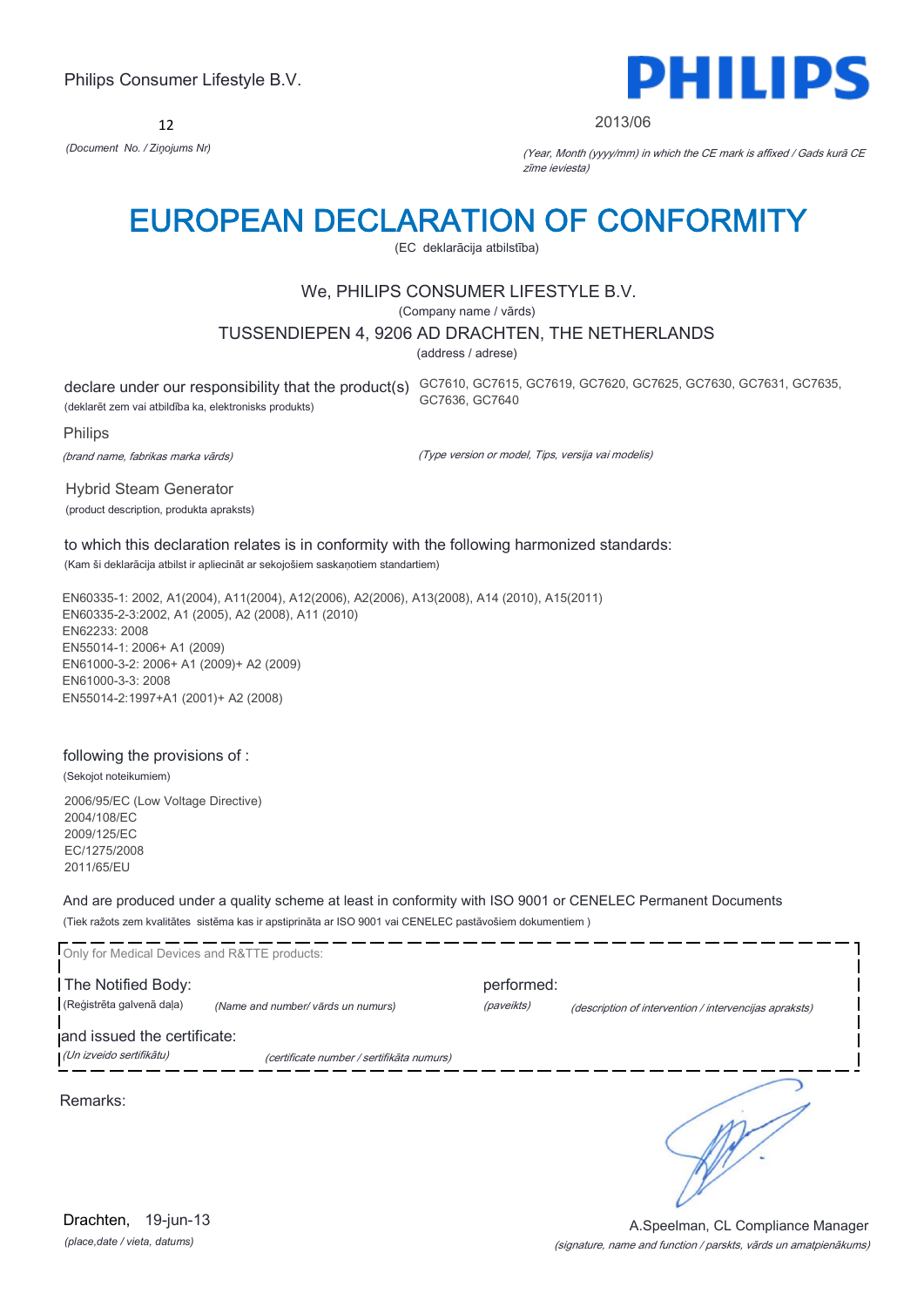12

# PHILIPS

#### 2013/06

*(Document No. / Numer raportu)* (Year, Month (yyyy/mm) in which the CE mark is affixed / Rok, w którym oznakowanie CE zostało umieszczone na wyrobie)

# EUROPEAN DECLARATION OF CONFORMITY

(DEKLARACJA ZGODNOŚCI CE)

### We, PHILIPS CONSUMER LIFESTYLE B.V.

(Company name / Nazwa)

#### TUSSENDIEPEN 4, 9206 AD DRACHTEN, THE NETHERLANDS

(address / adres)

declare under our responsibility that the product(s) (Deklarujemy na naszą odpowiedzialność, że urządzeni(e/a) elektryczne) GC7610, GC7615, GC7619, GC7620, GC7625, GC7630, GC7631, GC7635, GC7636, GC7640

Philips

(brand name, marka)

(Type version or model, Typ lub model)

Hybrid Steam Generator (product description, nazwa /opis produktu)

to which this declaration relates is in conformity with the following harmonized standards: (Do którego odnosi się niniejsza deklaracja jest zgodny z następującymi normami zharmonizowanymi)

EN60335-1: 2002, A1(2004), A11(2004), A12(2006), A2(2006), A13(2008), A14 (2010), A15(2011) EN60335-2-3:2002, A1 (2005), A2 (2008), A11 (2010) EN62233: 2008 EN55014-1: 2006+ A1 (2009) EN61000-3-2: 2006+ A1 (2009)+ A2 (2009) EN61000-3-3: 2008 EN55014-2:1997+A1 (2001)+ A2 (2008)

### following the provisions of :

(Zgodnie z dyrektywami)

2006/95/EC (Low Voltage Directive) 2004/108/EC 2009/125/EC EC/1275/2008 2011/65/EU

And are produced under a quality scheme at least in conformity with ISO 9001 or CENELEC Permanent Documents (oraz został wyprodukowany zgodnie ze standardami jakościowymi takimi jak ISO9001 lub CENELEC Permanent Documents)

| Only for Medical Devices and R&TTE products:         |                                          |                          |                                                |
|------------------------------------------------------|------------------------------------------|--------------------------|------------------------------------------------|
| The Notified Body:<br>(Jednostka certyfikująca)      | (Name and number/ Nazwa i numer)         | performed:<br>(wykonała) | (description of intervention / rodzaj badania) |
| and issued the certificate:<br>(i wydała certyfikat) | (certificate number / numer certyfikatu) |                          |                                                |
|                                                      |                                          |                          |                                                |
| Remarks:                                             |                                          |                          |                                                |
|                                                      |                                          |                          |                                                |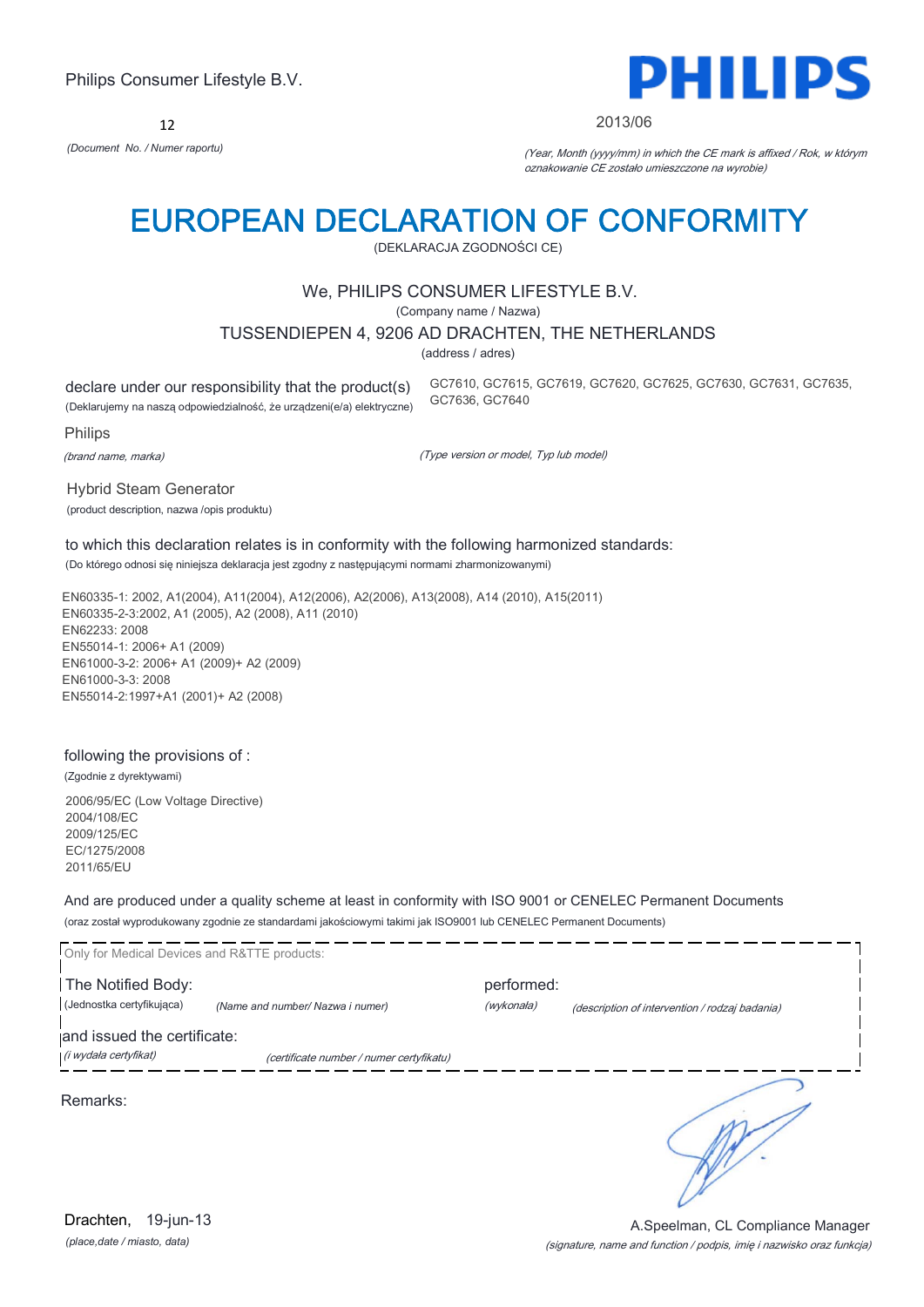12



#### 2013/06

*(Document No. / Relatório No.)* (Year, Month (yyyy/mm) in which the CE mark is affixed / Ano em que a marca CE é afixada)

# EUROPEAN DECLARATION OF CONFORMITY

(DECLARAÇÃODE CONFORMIDADE CE)

### We, PHILIPS CONSUMER LIFESTYLE B.V.

(Company name / Nome)

#### TUSSENDIEPEN 4, 9206 AD DRACHTEN, THE NETHERLANDS

(address)

(Declara sob a sua responsabilidade que o(s) producto(s) eléctricos )

declare under our responsibility that the product(s) GC7610, GC7615, GC7619, GC7620, GC7625, GC7630, GC7631, GC7635, GC7636, GC7640

Philips

(brand name, nome da marca)

(Type version or model, Indicar versão ou modelo)

Hybrid Steam Generator (product description, Descrição do produto)

to which this declaration relates is in conformity with the following harmonized standards: (Aqueles a quem esta declaração se derige, está em conformidade com as seguintes normas harmonizadas)

EN60335-1: 2002, A1(2004), A11(2004), A12(2006), A2(2006), A13(2008), A14 (2010), A15(2011) EN60335-2-3:2002, A1 (2005), A2 (2008), A11 (2010) EN62233: 2008 EN55014-1: 2006+ A1 (2009) EN61000-3-2: 2006+ A1 (2009)+ A2 (2009) EN61000-3-3: 2008 EN55014-2:1997+A1 (2001)+ A2 (2008)

### following the provisions of :

(Na sequência do disposto em:)

2006/95/EC (Low Voltage Directive) 2004/108/EC 2009/125/EC EC/1275/2008 2011/65/EU

And are produced under a quality scheme at least in conformity with ISO 9001 or CENELEC Permanent Documents (E são produzidos sob um regime de qualidade, pelo menos, em conformidade com a norma ISO 9001 ou Documentos Permanentes CENELEC)

Only for Medical Devices and R&TTE products: The Notified Body: performed: (O organismo notificado) *(Name and number/ Nome e número)* (realizada) (description of intervention / descrição da intervenção) and issued the certificate: (E emitido o certificado) (certificate number / certificado número) Remarks:

*(place,date / local, data)* Drachten, 19-jun-13

#### (signature, name and function / assinatura, nome e função) A.Speelman, CL Compliance Manager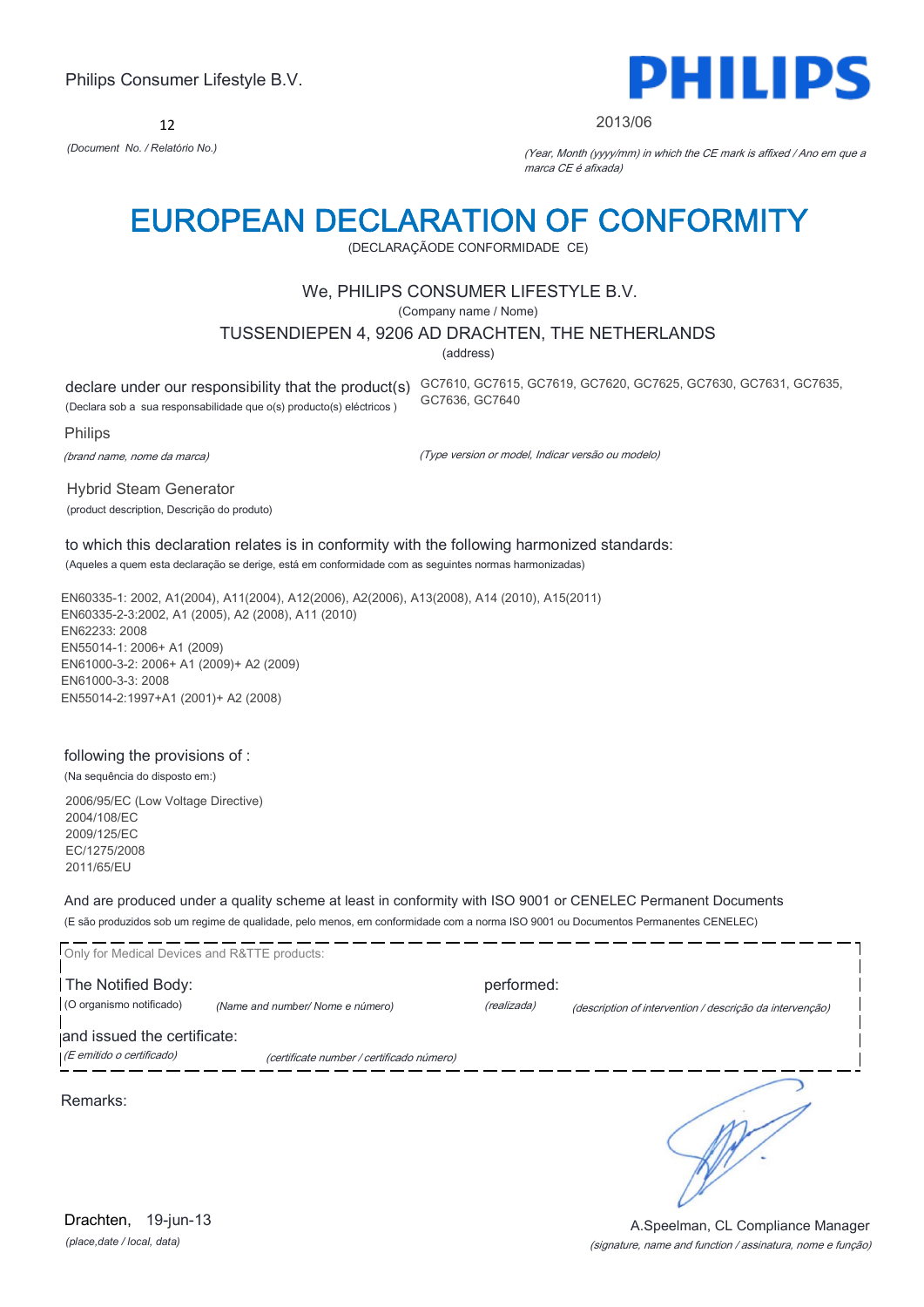12



#### 2013/06

*(Document No. / Nr. raport)* (Year, Month (yyyy/mm) in which the CE mark is affixed / Anul în care este aplicat marcajul CE)

# EUROPEAN DECLARATION OF CONFORMITY

(DECLARAŢIE DE CONFORMITATE CE)

### We, PHILIPS CONSUMER LIFESTYLE B.V.

(Company name / Nume)

#### TUSSENDIEPEN 4, 9206 AD DRACHTEN, THE NETHERLANDS

(address / adresă)

(Declarăm pe proprie răspundere că produsul (produsele) electric(e))

declare under our responsibility that the product(s) GC7610, GC7615, GC7619, GC7620, GC7625, GC7630, GC7631, GC7635, GC7636, GC7640

Philips

(brand name, marca)

(Type version or model, Tip sau model)

Hybrid Steam Generator (product description, descriere produs)

to which this declaration relates is in conformity with the following harmonized standards: (La care se referă această declaraţie, este in conformitate cu următoarele standarde armonizate)

EN60335-1: 2002, A1(2004), A11(2004), A12(2006), A2(2006), A13(2008), A14 (2010), A15(2011) EN60335-2-3:2002, A1 (2005), A2 (2008), A11 (2010) EN62233: 2008 EN55014-1: 2006+ A1 (2009) EN61000-3-2: 2006+ A1 (2009)+ A2 (2009) EN61000-3-3: 2008 EN55014-2:1997+A1 (2001)+ A2 (2008)

### following the provisions of :

(În conformitate cu dispozițiile directivelor)

2006/95/EC (Low Voltage Directive) 2004/108/EC 2009/125/EC EC/1275/2008 2011/65/EU

And are produced under a quality scheme at least in conformity with ISO 9001 or CENELEC Permanent Documents (Şi sunt fabricate după o schemă de calitate conformă cel puţin cu standardul ISO 9001 sau Documentele Permanente CENELEC)

| Only for Medical Devices and R&TTE products: |                                               |              |                                                         |
|----------------------------------------------|-----------------------------------------------|--------------|---------------------------------------------------------|
| The Notified Body:                           |                                               | performed:   |                                                         |
| (Organismul notificat)                       | (Name and number/ Nume si număr)              | (a efectuat) | (description of intervention / descrierea interventiei) |
| and issued the certificate:                  |                                               |              |                                                         |
| (Și a emis certificatul)                     | (certificate number / Numărul certificatului) |              |                                                         |
| Remarks:                                     |                                               |              |                                                         |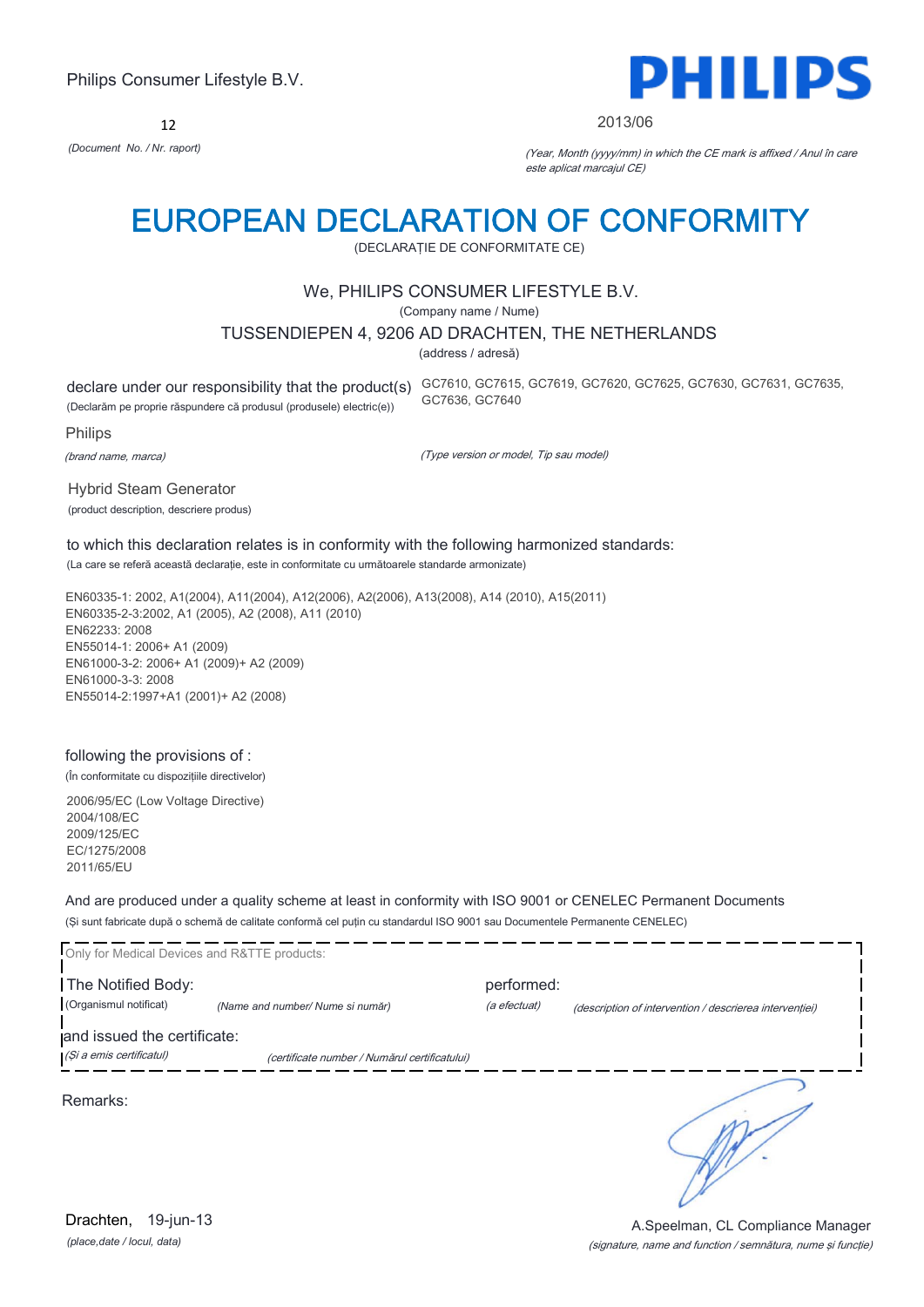12



#### 2013/06

*(Document No. / Номер протокола)* (Year, Month (yyyy/mm) in which the CE mark is affixed / Год начала маркировки знаком CE)

# EUROPEAN DECLARATION OF CONFORMITY

(CE Декларация о соответствии)

### We, PHILIPS CONSUMER LIFESTYLE B.V.

(Company name / Юридическое имя)

#### TUSSENDIEPEN 4, 9206 AD DRACHTEN, THE NETHERLANDS

(address / адрес)

declare under our responsibility that the product(s): (Декларируем под нашу ответственность, что электрическая продукция) GC7610, GC7615, GC7619, GC7620, GC7625, GC7630, GC7631, GC7635, GC7636, GC7640

Philips

(brand name, торговая марка)

(Type version or model, тип, модель)

Hybrid Steam Generator (product description, описание продукции)

to which this declaration relates is in conformity with the following harmonized standards: (указанная в данной декларации, соответствует требованиям следующих стандартов:)

EN60335-1: 2002, A1(2004), A11(2004), A12(2006), A2(2006), A13(2008), A14 (2010), A15(2011) EN60335-2-3:2002, A1 (2005), A2 (2008), A11 (2010) EN62233: 2008 EN55014-1: 2006+ A1 (2009) EN61000-3-2: 2006+ A1 (2009)+ A2 (2009) EN61000-3-3: 2008 EN55014-2:1997+A1 (2001)+ A2 (2008)

#### following the provisions of :

(В соответствие с положениями:)

2006/95/EC (Low Voltage Directive) 2004/108/EC 2009/125/EC EC/1275/2008 2011/65/EU

And are produced under a quality scheme at least in conformity with ISO 9001 or CENELEC Permanent Documents (по крайней мере, в соответствии с ISO 9001 или)

Only for Medical Devices and R&TTE products: The Notified Body: performed: |<br>| (Нотифицированный Орган) *(Name and number/ Название и номер) (проверил(а)) (description of intervention / описание проверки)* and issued the certificate: (и выпустил(а) сертификат) (certificate number / номер сертификата) Remarks:

*(place,date / место, дата)* Drachten, 19-jun-13

#### (signature, name and function / подпись, имя и должность) A.Speelman, CL Compliance Manager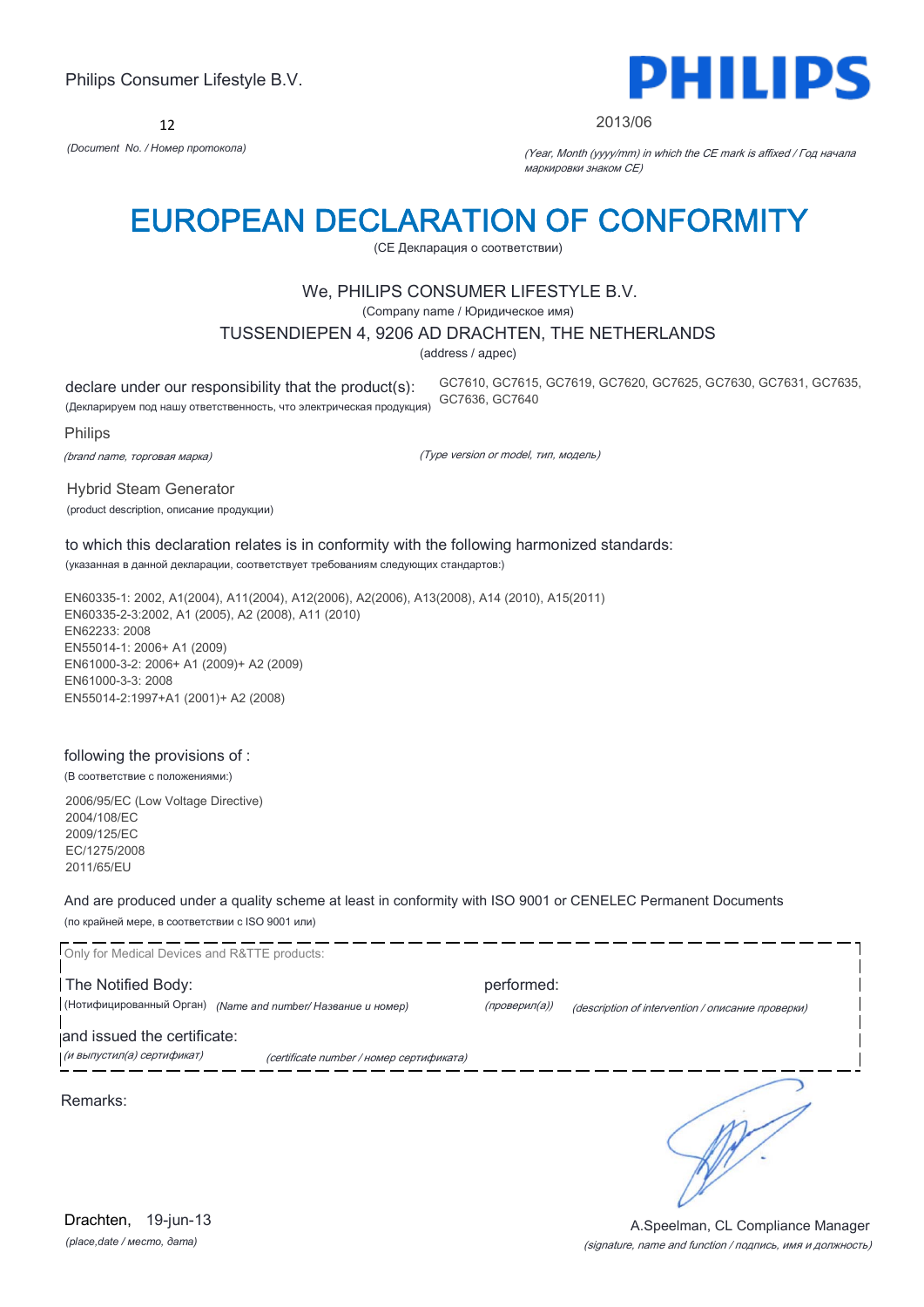12



#### 2013/06

*(Document No. / Správa č.)* (Year, Month (yyyy/mm) in which the CE mark is affixed / Rok v ktorom je opatrený znakom CE)

# EUROPEAN DECLARATION OF CONFORMITY

(Rok v ktorom je opatrený znakom CE)

### We, PHILIPS CONSUMER LIFESTYLE B.V.

(Company name / Meno )

#### TUSSENDIEPEN 4, 9206 AD DRACHTEN, THE NETHERLANDS

(address / adresa)

(Prehlasujeme na svoju zodpovednosť, že elektrický výrobok(y))

declare under our responsibility that the product(s) GC7610, GC7615, GC7619, GC7620, GC7625, GC7630, GC7631, GC7635, GC7636, GC7640

Philips

(brand name, názov značky)

(Type version or model, Typové označenie alebo model)

Hybrid Steam Generator (product description, opis prístroja)

to which this declaration relates is in conformity with the following harmonized standards: (Na ktorý sa toto vyhlásenie vzťahuje, je v zhode s nasledujúcimi harmonizovanými normami)

EN60335-1: 2002, A1(2004), A11(2004), A12(2006), A2(2006), A13(2008), A14 (2010), A15(2011) EN60335-2-3:2002, A1 (2005), A2 (2008), A11 (2010) EN62233: 2008 EN55014-1: 2006+ A1 (2009) EN61000-3-2: 2006+ A1 (2009)+ A2 (2009) EN61000-3-3: 2008 EN55014-2:1997+A1 (2001)+ A2 (2008)

### following the provisions of :

(V nadväznosti na ustanovenia)

2006/95/EC (Low Voltage Directive) 2004/108/EC 2009/125/EC EC/1275/2008 2011/65/EU

And are produced under a quality scheme at least in conformity with ISO 9001 or CENELEC Permanent Documents (A sú vyrobené systémom kvality minimálne v súlade s normou ISO 9001 alebo CENELEC dokumentmi)

| Only for Medical Devices and R&TTE products: |                                         |            |                                             |
|----------------------------------------------|-----------------------------------------|------------|---------------------------------------------|
| The Notified Body:                           |                                         | performed: |                                             |
| (Notifikovaný orgán)                         | (Name and number/ Názov a číslo)        | (vykonal)  | (description of intervention / opis zásahu) |
| and issued the certificate:                  |                                         |            |                                             |
| (A vydal osvedčenie)                         | (certificate number / číslo osvedčenia) |            |                                             |
| Remarks:                                     |                                         |            |                                             |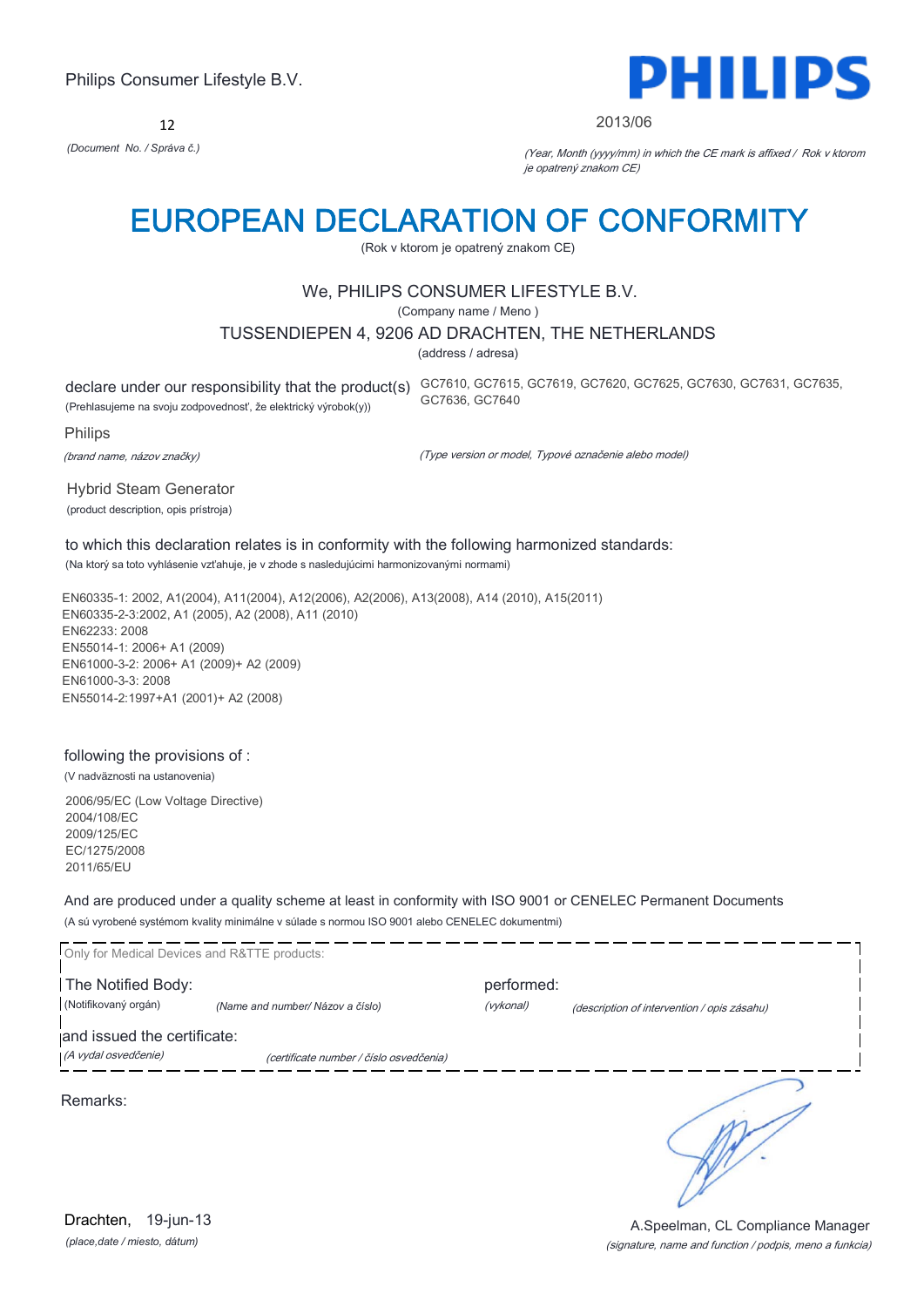12



#### 2013/06

*(Document No. / Številka poročila)* (Year, Month (yyyy/mm) in which the CE mark is affixed / Leto namstitve CE znaka)

# EUROPEAN DECLARATION OF CONFORMITY

(Izjava o skladnosti)

### We, PHILIPS CONSUMER LIFESTYLE B.V.

(Company name / Ime)

#### TUSSENDIEPEN 4, 9206 AD DRACHTEN, THE NETHERLANDS

(address / Naslov)

(S polno odgovornostjo izjavljamo)

declare under our responsibility that the product(s) GC7610, GC7615, GC7619, GC7620, GC7625, GC7630, GC7631, GC7635, GC7636, GC7640

Philips

(brand name, Ime znamke)

(Type version or model, Tip, verzija ali model)

Hybrid Steam Generator (product description, Opis proizvoda)

to which this declaration relates is in conformity with the following harmonized standards: (Na katerega se nanaša ta izjava je skladen z naslednjimi harmoniziranimi standardi)

EN60335-1: 2002, A1(2004), A11(2004), A12(2006), A2(2006), A13(2008), A14 (2010), A15(2011) EN60335-2-3:2002, A1 (2005), A2 (2008), A11 (2010) EN62233: 2008 EN55014-1: 2006+ A1 (2009) EN61000-3-2: 2006+ A1 (2009)+ A2 (2009) EN61000-3-3: 2008 EN55014-2:1997+A1 (2001)+ A2 (2008)

### following the provisions of :

(V skladu z naslednjimi odločbami)

2006/95/EC (Low Voltage Directive) 2004/108/EC 2009/125/EC EC/1275/2008 2011/65/EU

And are produced under a quality scheme at least in conformity with ISO 9001 or CENELEC Permanent Documents (In so proizvedeni v skladu s shemo kakovosti najmanj v skladu z ISO 9001 ali CENELEC stalnimi dokumenti)

|                             | Only for Medical Devices and R&TTE products: |            |                                             |
|-----------------------------|----------------------------------------------|------------|---------------------------------------------|
| The Notified Body:          |                                              | performed: |                                             |
| (Priglašeno organ)          | (Name and number/ Ime in številka)           | (Izvršeno) | (description of intervention / Opis ukrepa) |
| and issued the certificate: |                                              |            |                                             |
| (Izdaja certifikat)         | (certificate number / Številka certifikata)  |            |                                             |
| Remarks:                    |                                              |            |                                             |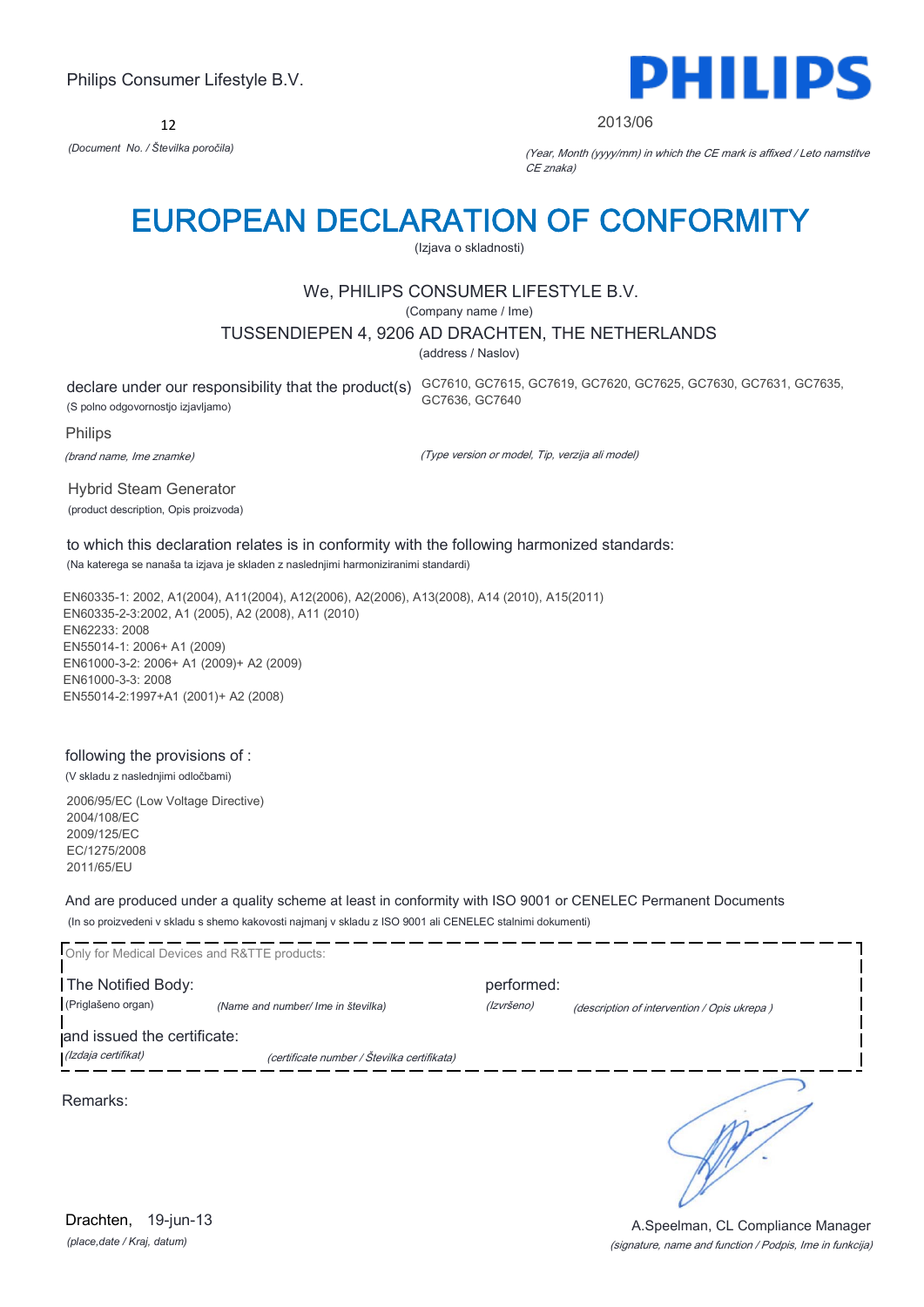12



#### 2013/06

*(Document No. / Döküman Numarası)* (Year, Month (yyyy/mm) in which the CE mark is affixed / CE İbaresinin eklendiği yıl (yyyy/aa))

# EUROPEAN DECLARATION OF CONFORMITY

(EU UYGUNLUK BEYANI)

# We, PHILIPS CONSUMER LIFESTYLE B.V.

(Company name / İmalatçının ismi)

### TUSSENDIEPEN 4, 9206 AD DRACHTEN, THE NETHERLANDS

(address / İmalatçının adresi )

declare under our responsibility that the product(s): GC7610, GC7615, GC7619, GC7620, GC7625, GC7630, GC7631, GC7635, (bizim sorumluluğumuz altında işbu beyanın ilgili bulunduğu aşağıdaki elektrikli ürünün:) GC7636, GC7640

Philips

(brand name, İsim )

(Type version or model, Tip veya model)

Hybrid Steam Generator (product description, Ürün Açıklamas )

to which this declaration relates is in conformity with the following harmonized standards: (aşağıda belirtilen ilgili standartların gerektirdiği uygunluğa sahip olduğunu beyan ederiz)

EN60335-1: 2002, A1(2004), A11(2004), A12(2006), A2(2006), A13(2008), A14 (2010), A15(2011) EN60335-2-3:2002, A1 (2005), A2 (2008), A11 (2010) EN62233: 2008 EN55014-1: 2006+ A1 (2009) EN61000-3-2: 2006+ A1 (2009)+ A2 (2009) EN61000-3-3: 2008 EN55014-2:1997+A1 (2001)+ A2 (2008)

### following the provisions of :

(Yasal hükümler şu şekildedir:)

2006/95/EC (Low Voltage Directive) 2004/108/EC 2009/125/EC EC/1275/2008 2011/65/EU

And are produced under a quality scheme at least in conformity with ISO 9001 or CENELEC Permanent Documents (En az ISO 9001 veya CENELEC Daimi Belgelerine uygun kalite şemasına binaen mevcut ürünlerdir)

Only for Medical Devices and R&TTE products: The Notified Body: performed: (Yetkili Kurul) *(Name and number/ Isin ve numara)* (yerine getirmiştir) (description of intervention /müdahalenin tanımı ) and issued the certificate: (sertifikayı düzenlemiştir) (certificate number / sertifika numarası) Remarks:

*(place,date / Yer ve tarih )* Drachten, 19-jun-13

(signature, name and function / İmza, isim ve görevi) A.Speelman, CL Compliance Manager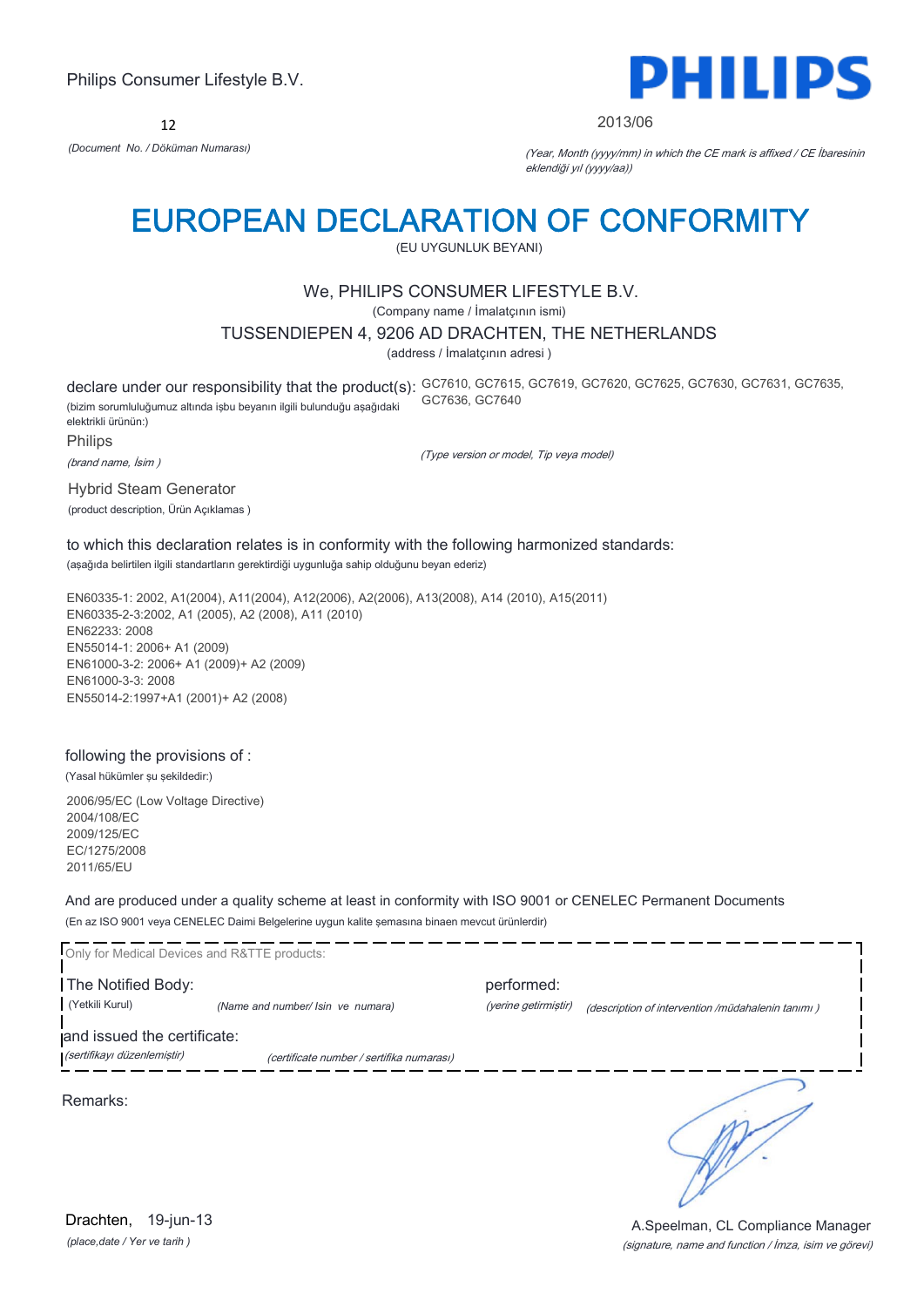12



#### 2013/06

*(Document No. / Broj izvještaja)* (Year, Month (yyyy/mm) in which the CE mark is affixed / Godina ishođenja CE oznake)

# EUROPEAN DECLARATION OF CONFORMITY

(Izjava o sukladnosti)

### We, PHILIPS CONSUMER LIFESTYLE B.V.

(Company name / Ime)

#### TUSSENDIEPEN 4, 9206 AD DRACHTEN, THE NETHERLANDS

(address / Adresa)

declare under our responsibility that the product(s) GC7610, GC7615, GC7619, GC7620, GC7625, GC7630, GC7631, GC7635, (Odgovorno izjavljujemo da je elektični uređaj(i)) GC7636, GC7640

#### Philips

(brand name, Naziv robne marke)

(Type version or model, Tipska oznaka ili model)

Hybrid Steam Generator (product description, opis proizvoda)

to which this declaration relates is in conformity with the following harmonized standards: (Na koje se ova izjava odnosi zadovoljava sljedeće usklađene norme)

EN60335-1: 2002, A1(2004), A11(2004), A12(2006), A2(2006), A13(2008), A14 (2010), A15(2011) EN60335-2-3:2002, A1 (2005), A2 (2008), A11 (2010) EN62233: 2008 EN55014-1: 2006+ A1 (2009) EN61000-3-2: 2006+ A1 (2009)+ A2 (2009) EN61000-3-3: 2008 EN55014-2:1997+A1 (2001)+ A2 (2008)

#### following the provisions of :

(Slijedom odredbi:)

2006/95/EC (Low Voltage Directive) 2004/108/EC 2009/125/EC EC/1275/2008 2011/65/EU

And are produced under a quality scheme at least in conformity with ISO 9001 or CENELEC Permanent Documents (najmanje u skladu sa normom ISO 9001 ili)

Only for Medical Devices and R&TTE products: The Notified Body: performed: (Nadležno tijelo) *(Name and number/ Ime i broj)* (Izveden) (description of intervention / Opis intervencije) and issued the certificate: (I izdana je potvrda) (certificate number / Broj potvrde) ∍ Remarks:

*(place,date / Mjesto ,datum)* Drachten, 19-jun-13

(signature, name and function / Potpis,ime i radno mjesto) A.Speelman, CL Compliance Manager